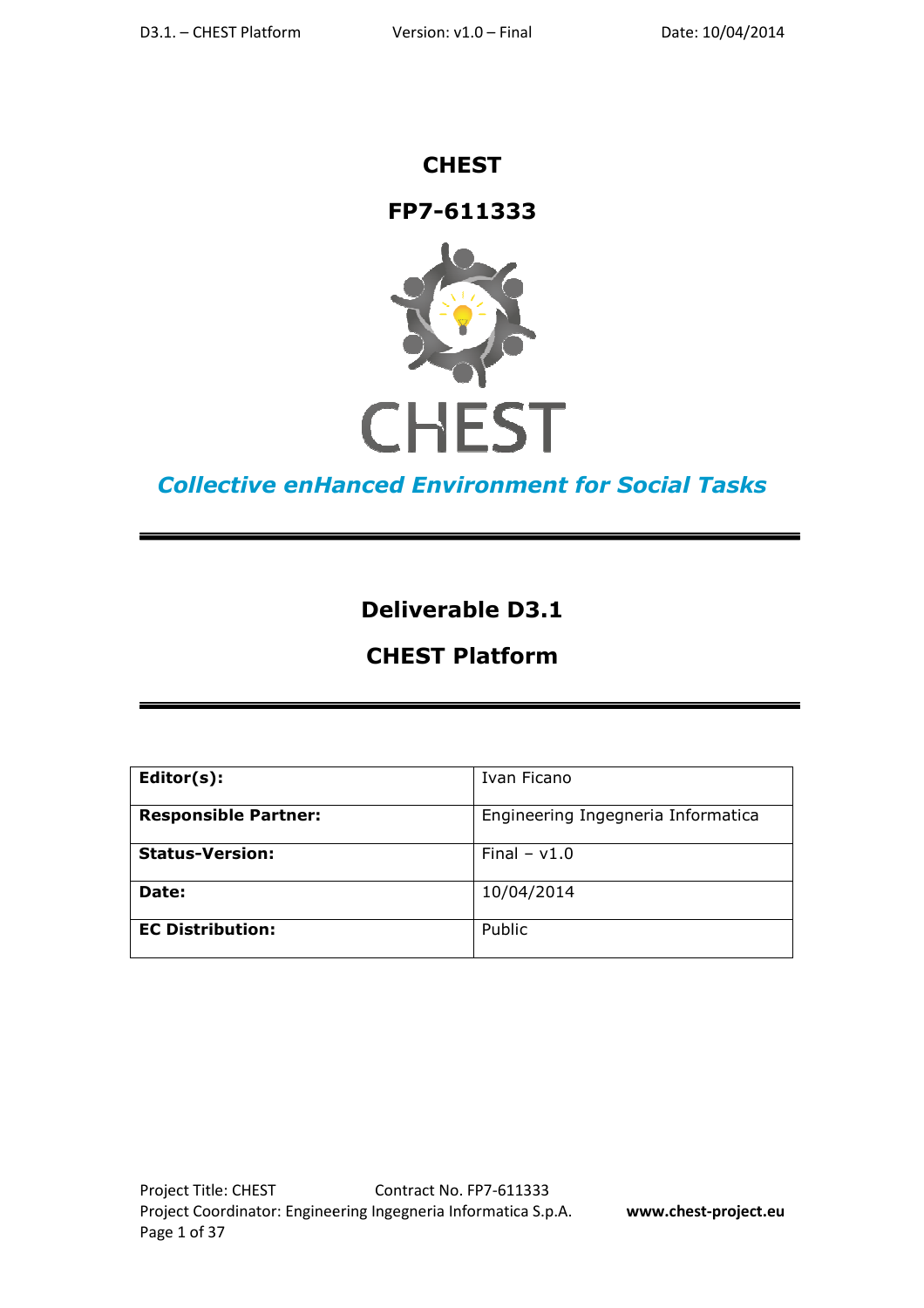| <b>Project Number:</b> | FP7-611333 |
|------------------------|------------|
| Project Title:         | CHEST      |

| Title of Deliverable:       | <b>CHEST Platform</b> |
|-----------------------------|-----------------------|
| Date of Delivery to the EC: | 31/03/2014            |

| Work package responsible<br>for the Deliverable: | WP3 - Collective awareness platform |
|--------------------------------------------------|-------------------------------------|
| Editor(s):                                       | <b>ENG</b>                          |
| Contributor(s):                                  | EIPCM, PNO                          |
| Reviewer(s):                                     | EIPCM, PNO                          |
| <b>Approved by:</b>                              | Coordinator                         |

| Abstract:            | This document presents the web platform<br>developed in the CHEST project in order to<br>manage the open call competitions. |
|----------------------|-----------------------------------------------------------------------------------------------------------------------------|
| <b>Keyword List:</b> | Collaborative platform, idea management, open<br>call, crowd, rating, submission                                            |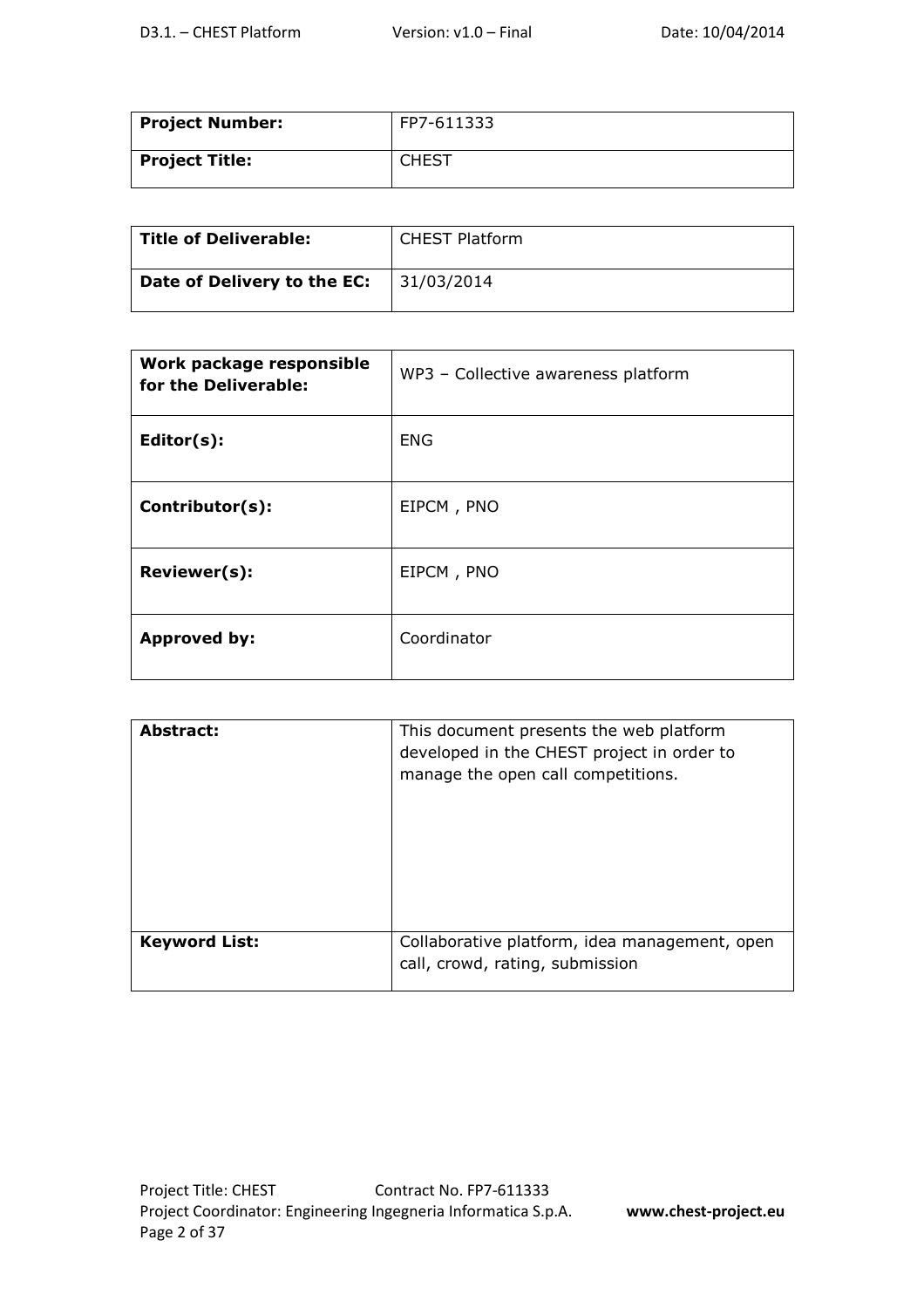# *Document Description*

## **Document Revision History**

| Version<br>Date |            | <b>Modifications Introduced</b>                             |             |  |
|-----------------|------------|-------------------------------------------------------------|-------------|--|
|                 |            | <b>Modification Reason</b>                                  | Modified by |  |
| v0.1            | 21/03/14   | First draft version                                         | <b>ENG</b>  |  |
| v0.2            | 28/03/14   | Comments and suggestions received<br>by consortium partners | <b>ALL</b>  |  |
| v1.0            | 10/04/2014 | Quality review                                              | <b>ENG</b>  |  |
|                 |            |                                                             |             |  |
|                 |            |                                                             |             |  |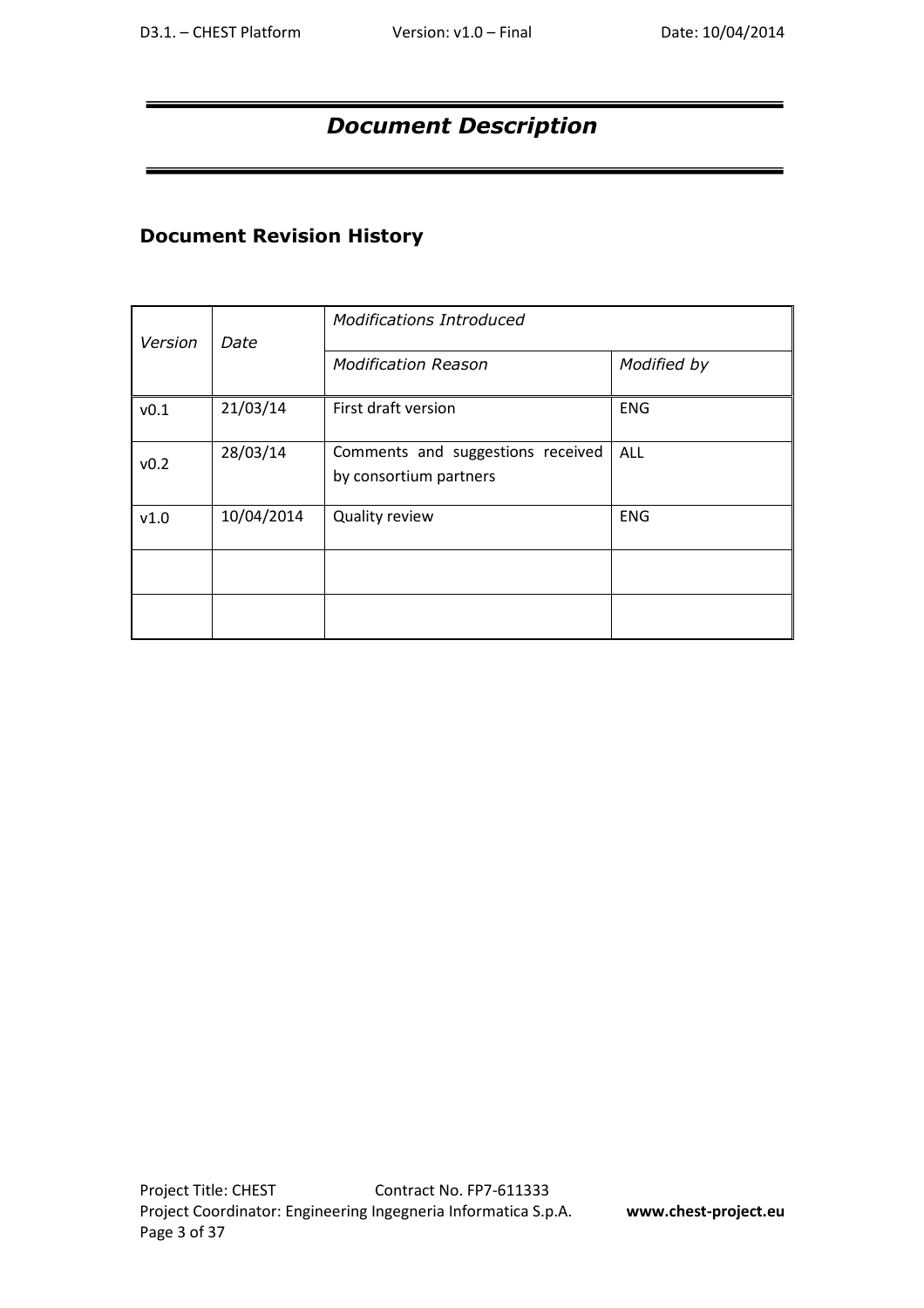# **Table of Contents**

| 1.                                                       |    |
|----------------------------------------------------------|----|
| $\mathbf{z}$                                             |    |
| 2.1                                                      |    |
| $2.2^{\circ}$                                            |    |
| 2.2.1                                                    |    |
|                                                          |    |
|                                                          |    |
|                                                          |    |
| 2.2.2                                                    |    |
| 2.2.3                                                    |    |
| Exploring, voting and commenting existing ideas<br>2.2.4 |    |
| $2.3 -$                                                  |    |
| 2.3.1                                                    |    |
| 3                                                        |    |
|                                                          | 29 |
|                                                          |    |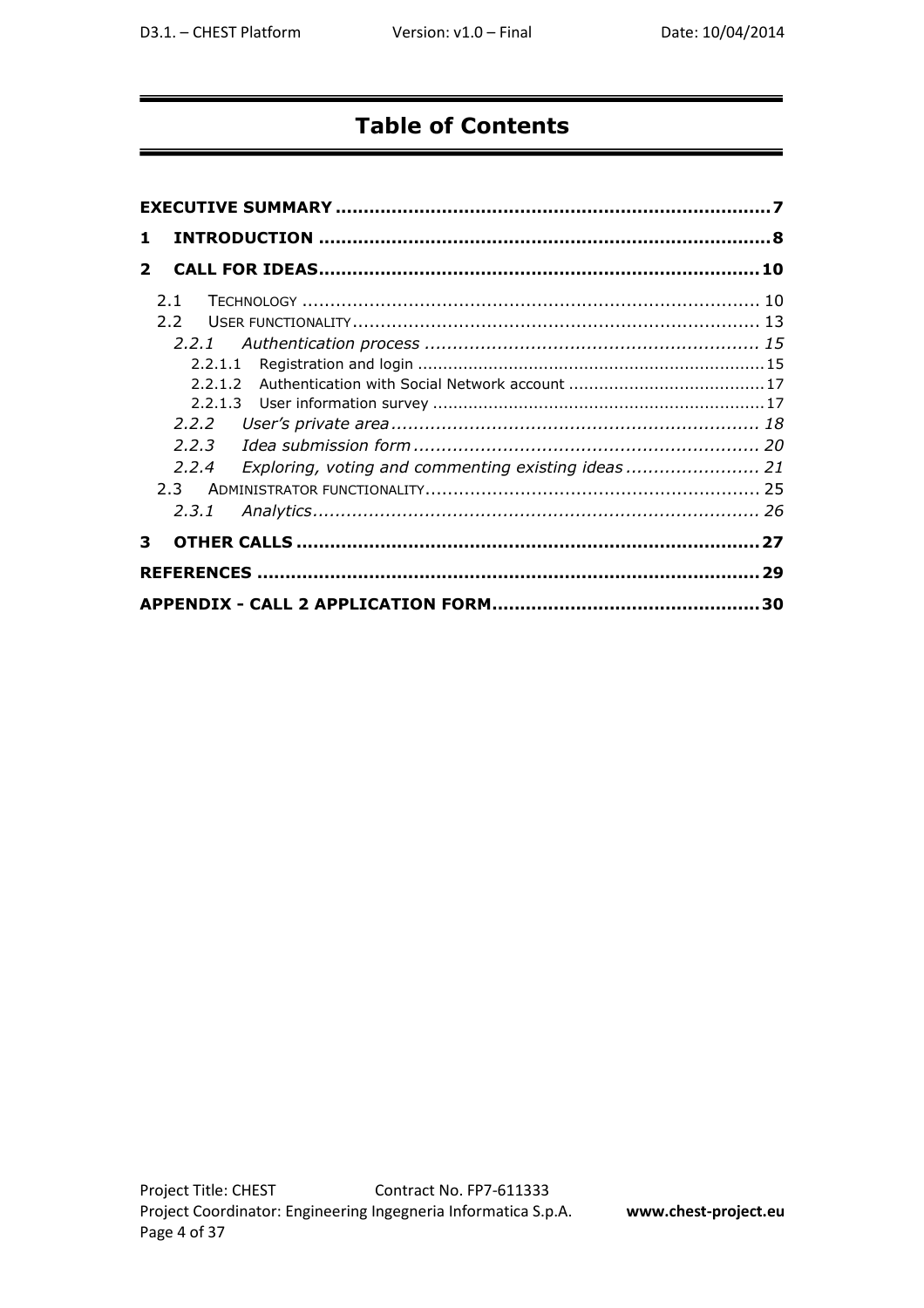# **Table of Figures**

| FIGURE 3 - EXAMPLE OF CONTROL OF ACCESS TO UNAUTHORIZED FUNCTIONS  15 |  |
|-----------------------------------------------------------------------|--|
|                                                                       |  |
| FIGURE 5 - CONTROL OF UNIQUENESS FOR USERNAME AND E-MAIL ADDRESS  16  |  |
|                                                                       |  |
| FIGURE 7 - AUTHENTICATION THROUGH SOCIAL NETWORK ACCOUNT  17          |  |
|                                                                       |  |
|                                                                       |  |
| FIGURE 10 - PERSONAL SOCIAL NETWORK ACCOUNT MANAGEMENT 19             |  |
|                                                                       |  |
|                                                                       |  |
| FIGURE 13 - IDEAS GROUPED BY CATEGORIES OF SOCIETAL CHALLENGES 22     |  |
|                                                                       |  |
|                                                                       |  |
|                                                                       |  |
|                                                                       |  |
|                                                                       |  |
|                                                                       |  |
|                                                                       |  |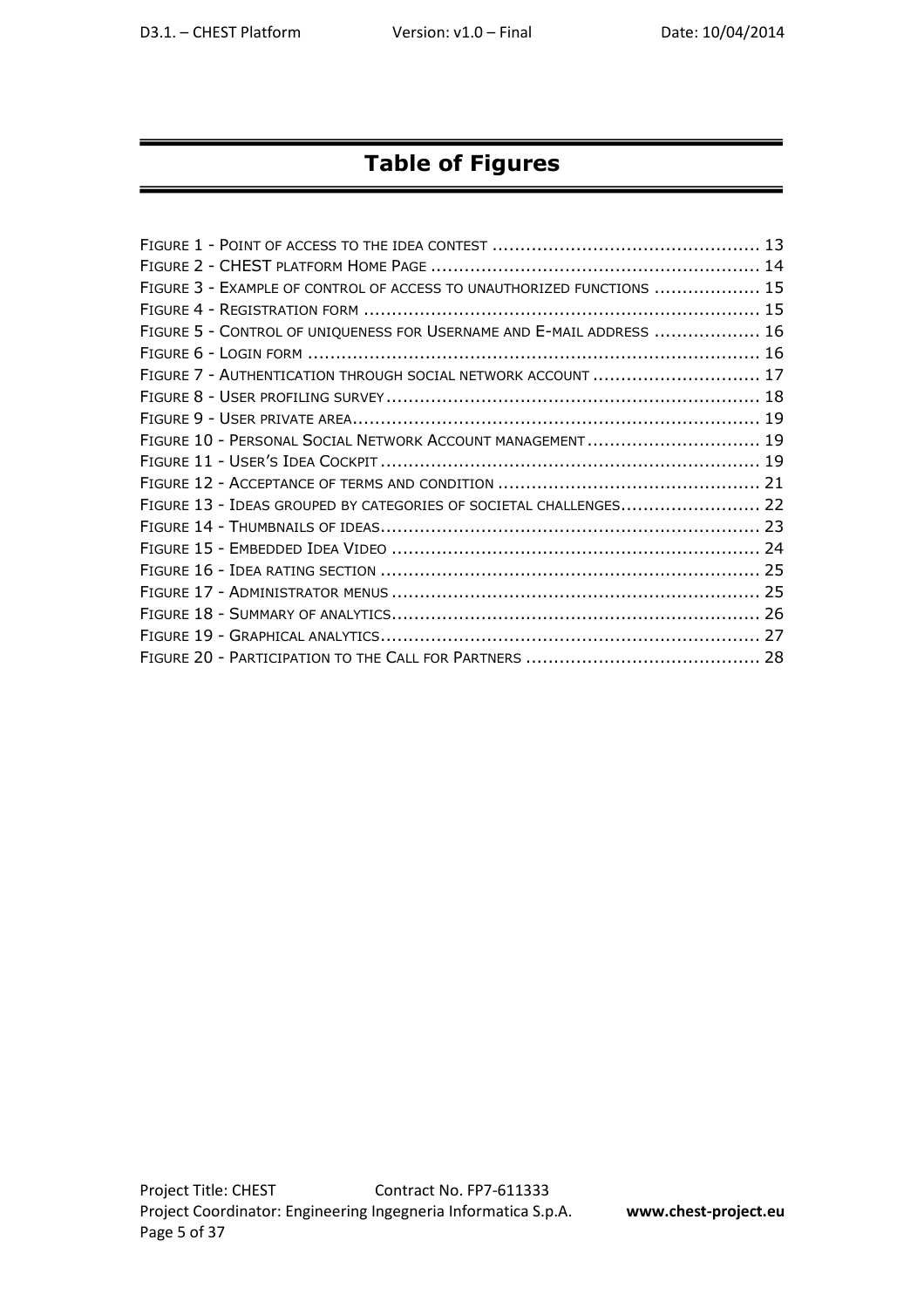# **Table of Tables**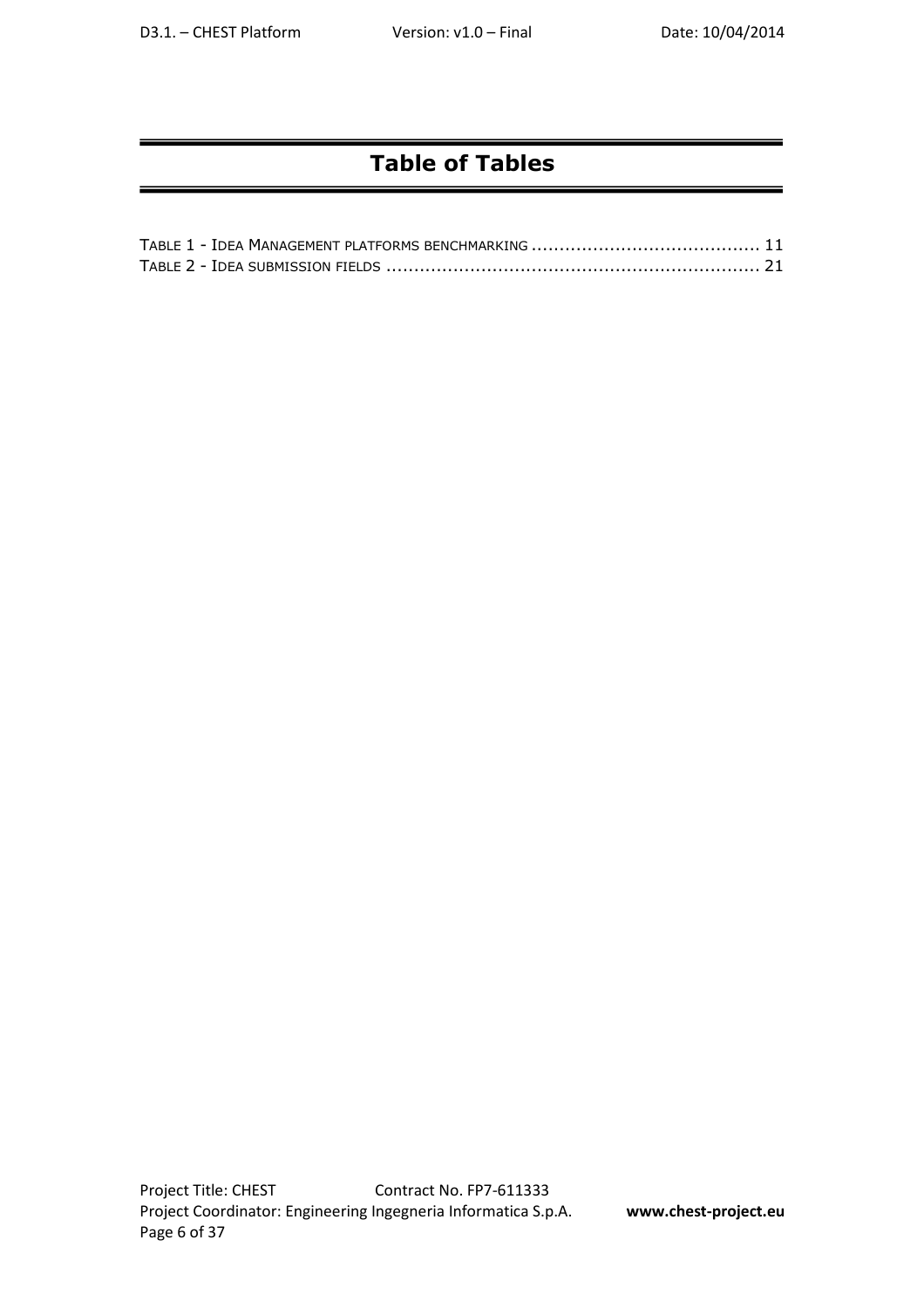## **Executive Summary**

The present document describes the CHEST platform. Starting from the presentation of the identified requirements, the technology and the functionality are described in detail.

Regarding the technology, the most suitable solution was to adopt a free and open source product. In particular GI2MO Ideastream proved to be flexible and comprehensive enough to be tailored and adapted to the CHEST requirements.

The functionality provided by the platform basically reflects the requirement specifications, whose driving idea was to keep the interaction experience as simple and straight as possible.

**Please note**: in reading this document, it should be considered that the guidelines for participating to the call and all related submission and selection processes are described in a dedicated deliverable, that is D2.1: Open Call Plan and Guidelines.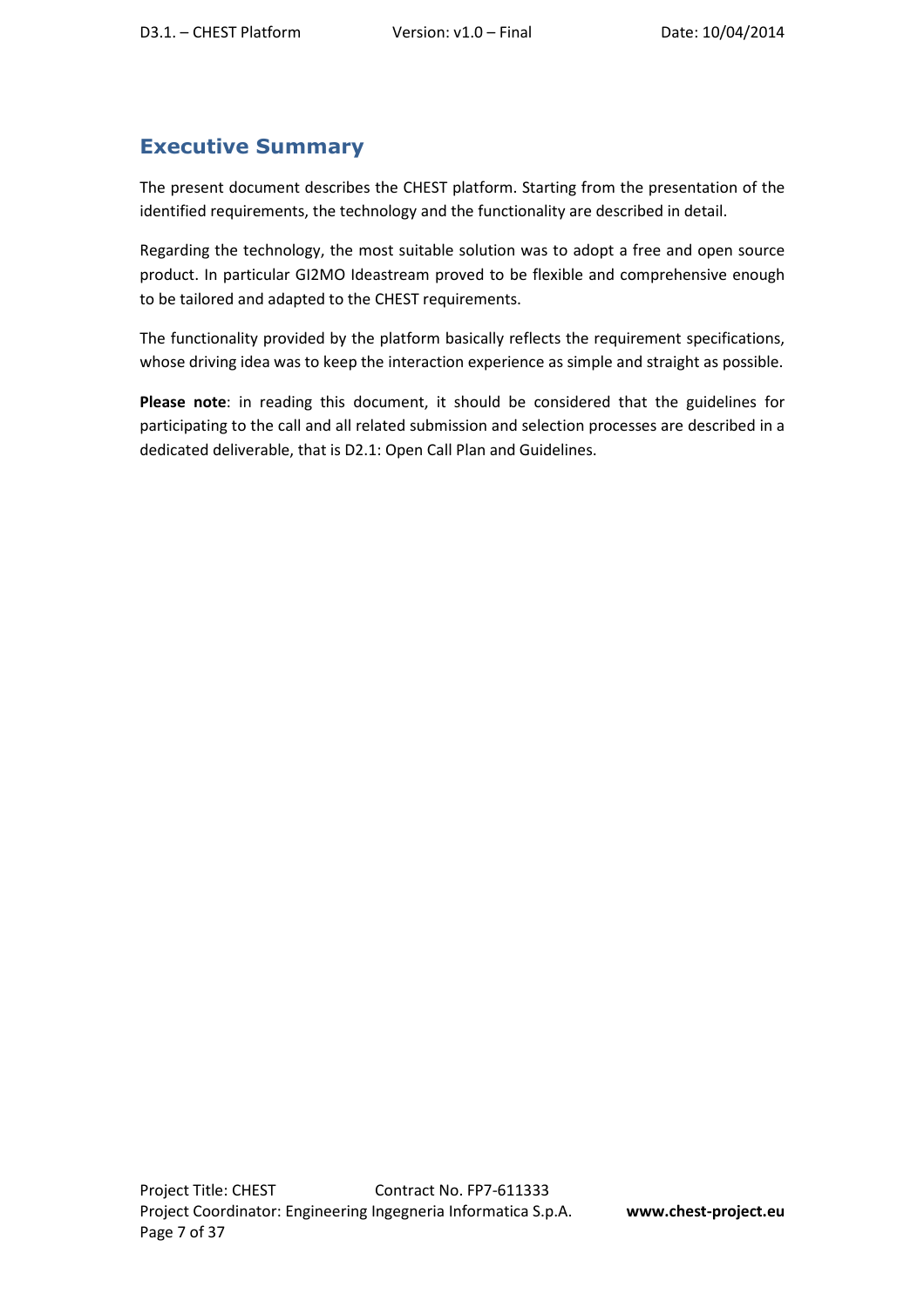## **1 Introduction**

Before developing a platform for the CHEST project, especially with respect to the Call for Ideas platform, an overview of current methodologies and tools related to similar contests was necessary. All of them present many common features and characteristics, although of course each platform was designed and developed according to the specific project's or initiative's requirements.

The requirements for the CHEST platform were defined according to the project vision and strategy and took into account also the above mentioned examples from similar experiences. After this preliminary analysis, a list of very simple and clearly defined features was identified:

- 1. The first high level requirement is to assure that the participation experience be as simple as possible: this is particularly important for Call for Ideas, both for the submission and rating of ideas. The leading motto was "ideally rules should be no longer than a page"[1].
- 2. Regarding the profile permissions, authentication is needed for submitting, commenting and rating ideas, while the details of every submitted idea and the related comments should be freely visible to every user, even if not authenticated.
- 3. In order to speed up and simplify the authentication process as much as possible, the authentication through a social network account must be provided.
- 4. For scientific assessment a mini survey was to be included in the registration process querying the kind of professional interest in the CHEST Challenge and the familiarity of the person registering
- 5. Submission of ideas must be performed via web through a simple form page.
- 6. Participants should be able to describe Ideas through a clear and simple textual information structure covering the main aspects of Social Innovations (challenge, solution, target group and expected impact, competencies of the submitter), complemented by the possibility to upload a representative image, to embed a describing video and an additional document if suitable.
- 7. The field lengths should be limitable in order to keep the idea description short and easy to understand by other visitors and potential voters.
- 8. In particular, participant should indicate in which of the social categories the idea is classified so that ideas can be grouped by category and presented to users possibly interested to some of them. In addition the technological category of the idea should also be indicated.
- 9. The rating mechanism must be simple yet covering 3 important aspects of assessment: the relevancy of the problem, the quality of the idea and the feasibility and viability of the project. For scientific soundness the rating should implement the Likert scale methodology[26].
- 10. CrowdSourcing of ideas and their dissemination should be supported by the possibility to comment on ideas and to share them via Social Media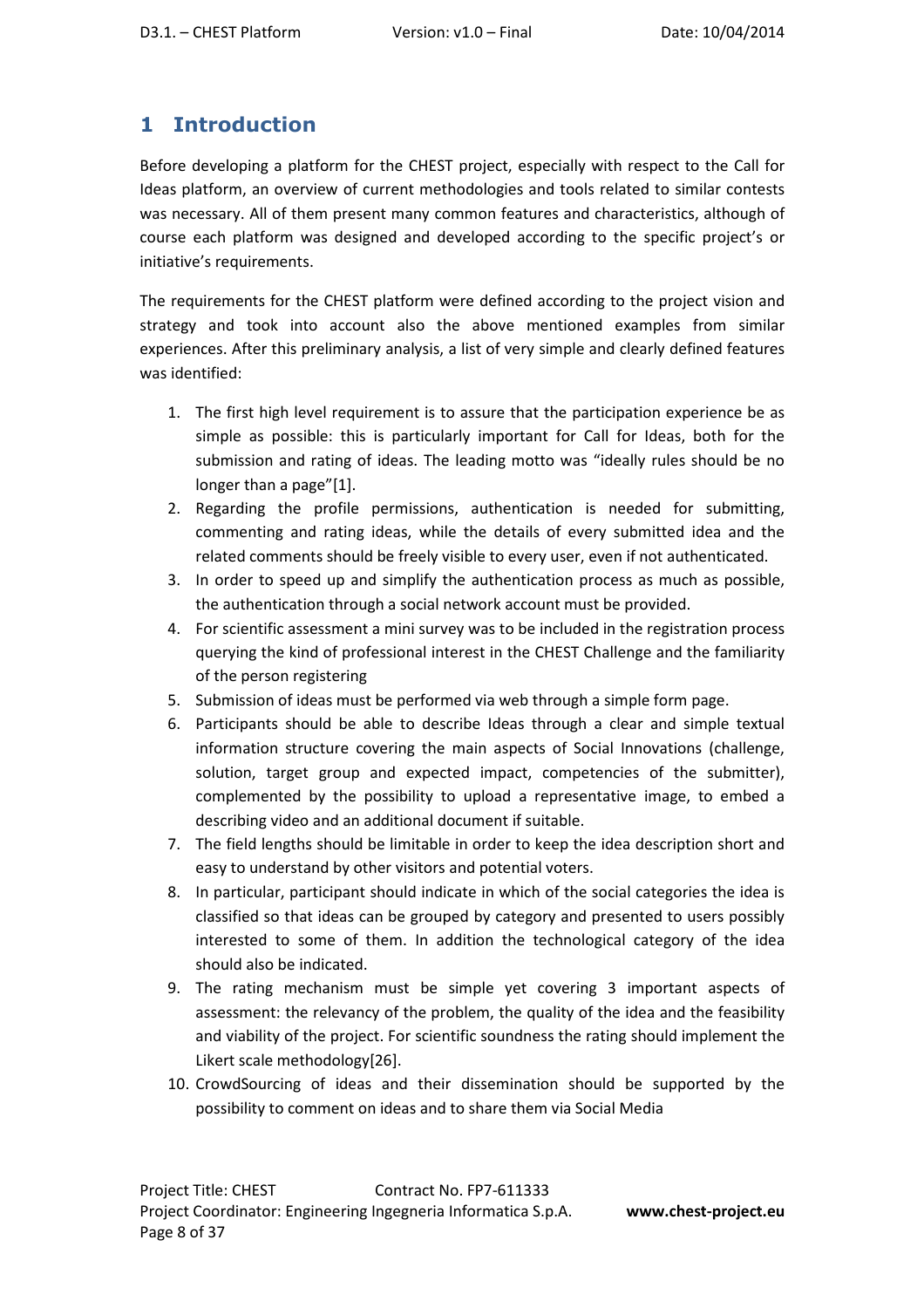- 11. The graphical layout must be aligned with the CHEST communication web site and the platform must be easily reachable by the same web site.
- 12. A super user should be able to monitor users and ideas, to moderate comments and have insight on the usage trends of the platform

The above listed requirements were mainly referred to the Call for Ideas, where a participatory and collaborative approach is provided. The competition and the consequent award are certainly the instruments to leverage on, but the main aim of this first call, in fact, is to stimulate circulation of innovative ideas and facilitate the creation of possible networks of innovators.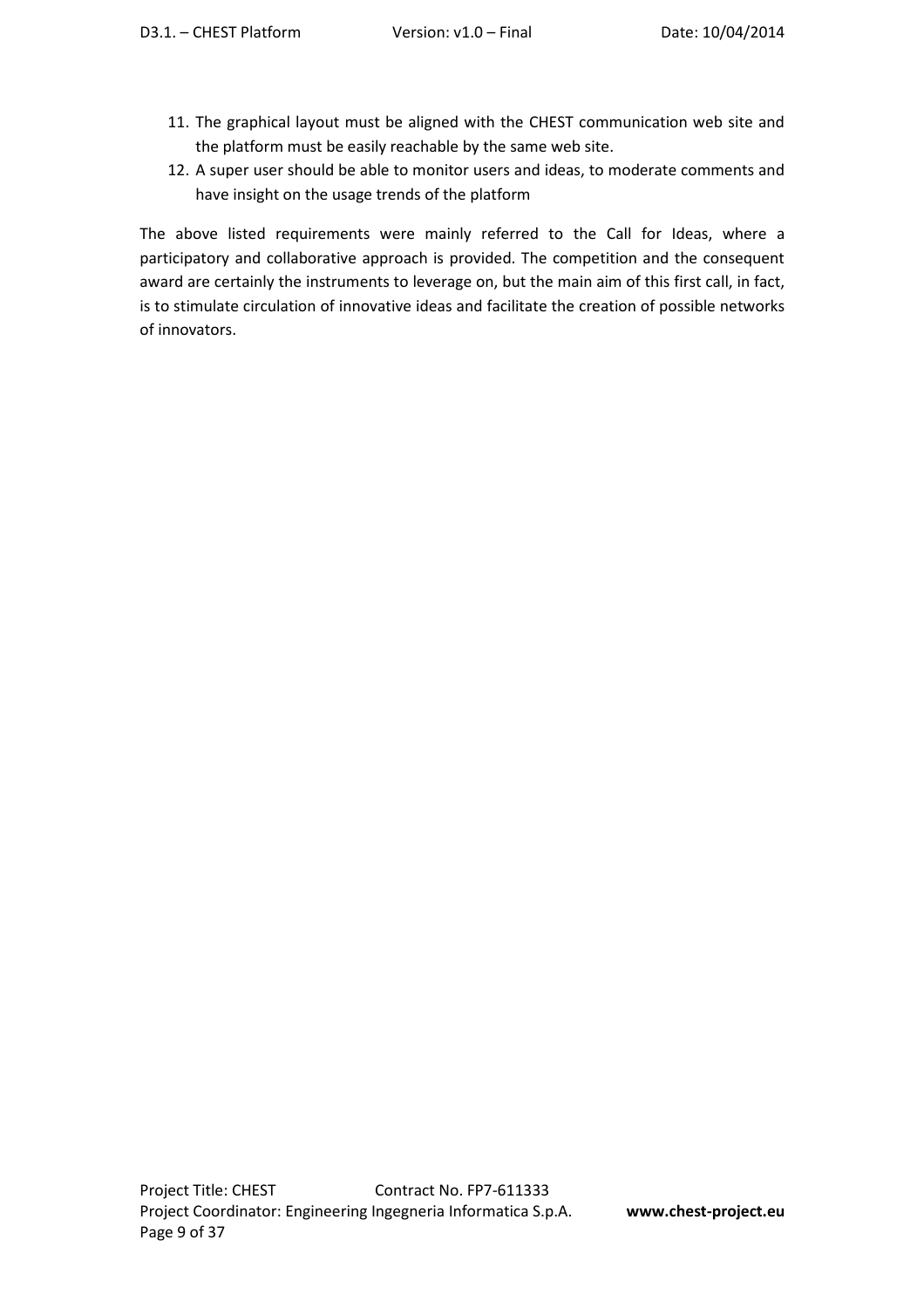# **2 Call for Ideas**

For the CHEST Call for Ideas, an Idea Management system was needed, that is an application dedicated to organisation and assessment of large amounts of input from various parties in form of ideas. Those ideas are in the format of textual content (with possibly image or other attachments) describing innovation related to certain products or services.

## **2.1 Technology**

The main platforms for social innovation and idea management were analysed during the first phase of the activity. This analysis was conducted not only to come to a selection of the most suitable technology but also to better tailor the set of use cases and functional requirements for the CHEST platform. A particular focus was set on systems and processes supporting the Idea Management, which means from the conception to the development, collection, deliberation, rating and selection of ideas. Moreover, it was taken into account the domain of Open Innovation as special field of application of such technology.

Both proprietary and open source products were analysed from the functional perspective with respect to the supported phases of Idea Management process: the benchmarking results are presented in Table 1.

| <b>Idea Management phases</b><br><b>Open Innovation</b><br><b>Tools</b> | Generation<br>Idea | Development | Prototyping  | Manufacturing | Sales/<br>ಹ<br>Marketing<br>Launch |
|-------------------------------------------------------------------------|--------------------|-------------|--------------|---------------|------------------------------------|
| <b>Proprietary Tools</b>                                                |                    |             |              |               |                                    |
| Accept360™ Idea Management[2]                                           | X                  | X           | $\mathsf{X}$ |               |                                    |
| CREAX Innovation Suite 3.1.[3]                                          | X                  | X           | X            |               |                                    |
| CRITflow[4]                                                             | X                  | X           | X            | X             |                                    |
| DataStation[5]                                                          | Χ                  | X           |              |               |                                    |
| e-Tipi[6]                                                               | Χ                  | X           |              |               |                                    |
| Hype Innovation[7]                                                      | X                  | X           |              |               |                                    |
| IBM Idea Factory[8]                                                     | X                  | X           | X            | X             | X                                  |
| IDEALYST[9]                                                             | X                  |             |              |               |                                    |
| Idea Management - INPAQT[10]                                            | Χ                  | X           |              |               |                                    |
| ID8systems[11]                                                          | X                  | X           |              |               |                                    |
| Ideas Management Platform 2.0[12]                                       | X                  | X           | X            | X             | X                                  |
| Innovation Suite by Brightidea[13]                                      | X                  |             |              |               |                                    |
| Qmarkets[14]                                                            | X                  |             |              |               |                                    |
| SalesForce Ideas[15]                                                    | Χ                  |             |              |               |                                    |
| SimNet 8[16]                                                            | X                  | X           |              |               |                                    |
| Target Idea Management for mySAP[17]                                    | Χ                  |             |              |               |                                    |
| Uservoice[18]                                                           | Χ                  |             |              |               |                                    |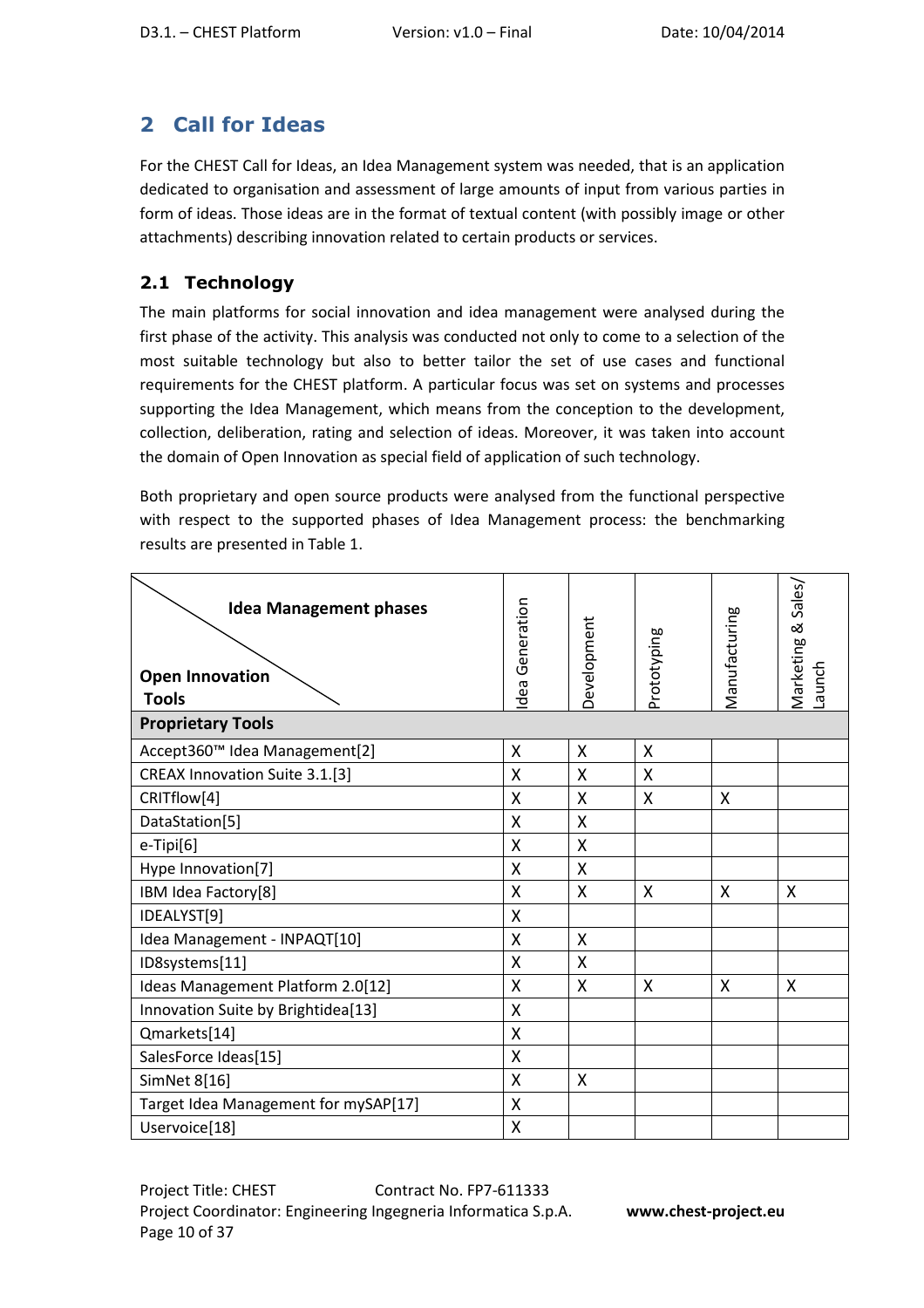| <b>Open Source Tools</b>      |  |  |  |
|-------------------------------|--|--|--|
| IdeaTorrent[19]               |  |  |  |
| BBYIDX[20]                    |  |  |  |
| id-Force[21]                  |  |  |  |
| OpenideaL Idea Management[22] |  |  |  |
| GI2MO[23]                     |  |  |  |

**Table 1 - Idea Management platforms benchmarking** 

As a result of the analysis, the proprietary tools are definitely predominant to the open source ones, both in number and in coverage of process range. Nevertheless, it was decided to rely on a free and open source tool in order to minimize costs and to be able to adapt it to the requirements of the CHEST competition. In particular, the tool selected is **GI2MO Ideastream**[24], a Content Management System (CMS) based on Drupal[25] and realised by Universidad Politecnica de Madrid within GI2MO research project, for the following reasons:

GI2MO has proved the most suitable choice from the user interface point of view and because of the high modularity provided. And moreover it is supported by an active community of developers and contributors. This tool was installed in a separate development environment, analyzed and tested to assess the functionality and the ability to respond to and meet the requirements and needs of the CHEST project. Afterwards, substantial reengineering activities of the instrument were carried out to correct several bugs found and to make it consistent with the CHEST competition.

Gi2MO IdeaStream is constituted by a set of modules specifically developed for the Drupal CMS. Its goal is to provide the basic features required by modern idea management systems to make them available as open source and free for anyone's need. In this perspective it can act as an ideal test platform for experimentation in projects related to the concept of idea management. The philosophy on which it is based is to re-use as much as possible of what has already been developed as part of the Drupal platform. Drupal is one of the most popular open source CMS currently available, developed by volunteers who distribute the source code released under GPL and maintained and developed by a community of thousands of users and developers. Drupal is a fully web-based application that is accessed via a simple browser, which only requires a PHP interpreter, a Web server and a DBMS (Database Manager System).

The main features provided by IdeaStream are as follows:

- Creation, vote and comment on ideas.
- Tracking of ideas based on the state of the life cycle (draft, under review, accepted, etc.).
- Organization of ideas through Idea Competitions, Categories, Tags.
- Creation of textual reviews classified according to different criteria and ratings.
- Analysis and statistics in a dedicated control panel.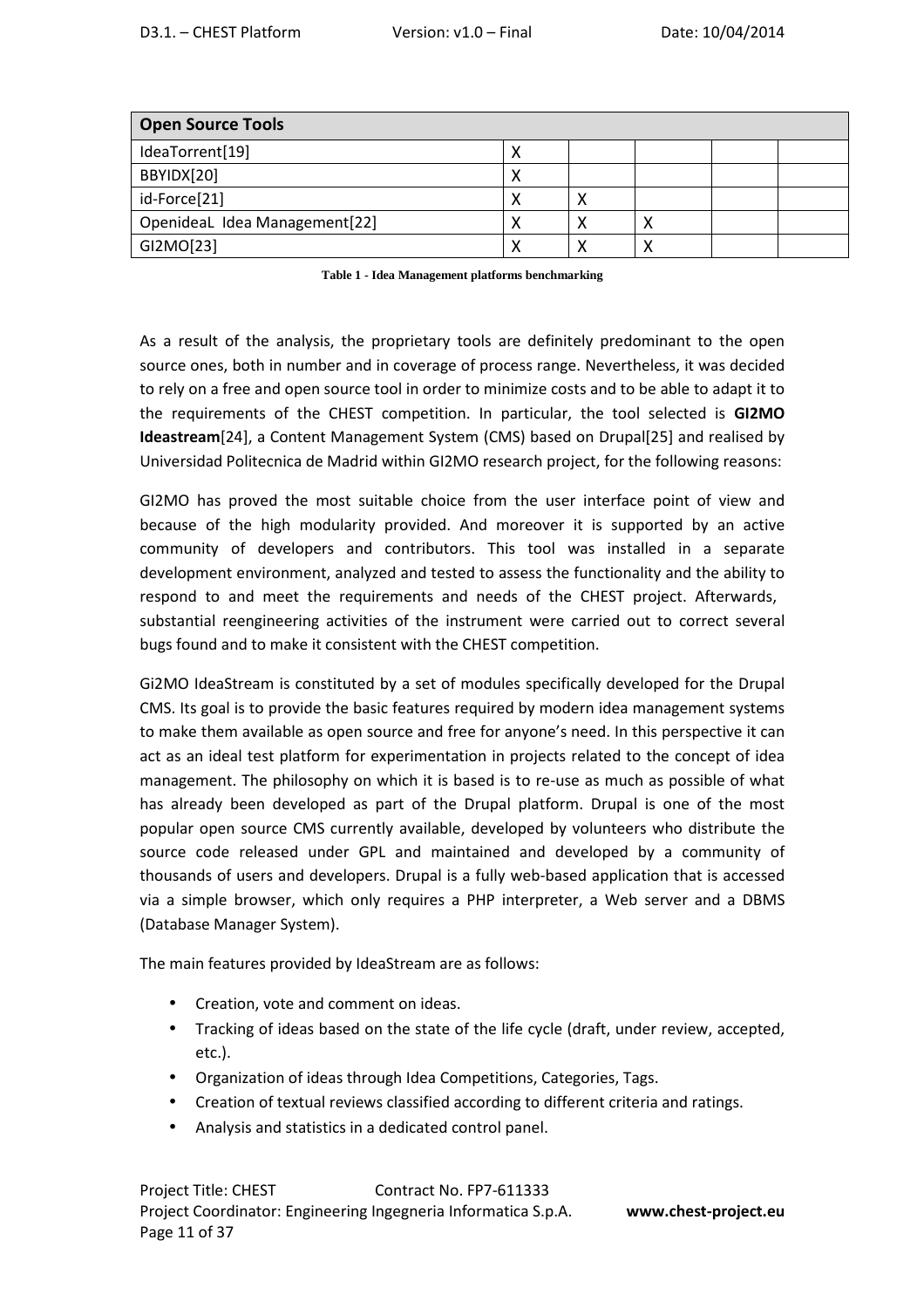• Configuration to access the functionality described above with different user roles: administrator, manager, moderator, reviewer, and inventor.

The instrument consists of the following components:

- IdeaStream module: the core part of the application that allows you to reconfigure Drupal and create data needed to the Idea Management System operation.
- IdeaStream Elements module: an additional module that provides custom functionality in addition to that provided by standard Drupal.
- IdeaStream Theme: a custom theme that reorganizes the look & feel of Drupal to meet the objectives of the idea management system.

In order to adapt the tool to the CHEST requirements, the GI2MO implementation and configuration was modified and tested. In particular, the following improvements were made:

- Fixing of several bugs in the Drupal portal and GI2MO modules.
- Creation of a specific "CHEST" theme to adapt the look & feel to the CHEST communication web site http://www.chest-project.eu/.
- Creation of the new Home Page.
- Integration with most popular social networks (Facebook, Twitter, LinkedIn).
- Introduction of an advanced JavaScript editor.
- Introduction of a module for uploading file and for adding "inline" images.
- Indication of the number of comments for each idea.
- Disabling of unnecessary views (state of idea with respect to the life cycle, information on allowed HTML tags, etc.).
- Disabling of not suitable components such as "IdeaStream Recommender" and "IdeaStream Similarity".
- Configuration of input formats for text editing.
- Automatic transformation of links to YouTube and Vimeo video into "embedded" executable objects.
- Introduction of "read more" link and truncation of the description of the idea in the preview.

Partly, the integration of additional Drupal modules was needed such as:

- "HybridAuth Social Login" module, which allows authentication with Social Network accounts
- "Fivestar" voting module which provides a clear and attractive voting widget enabling the required Likert scale rating
- "Unique Field" module which performs additional validation when an idea is created or updated by a user to require that idea's title is unique within the context of CHEST
- "Maxlength" module, which allows setting maximum field lengths in the submission form making use of the form API. In this way, when the maximum length is enforced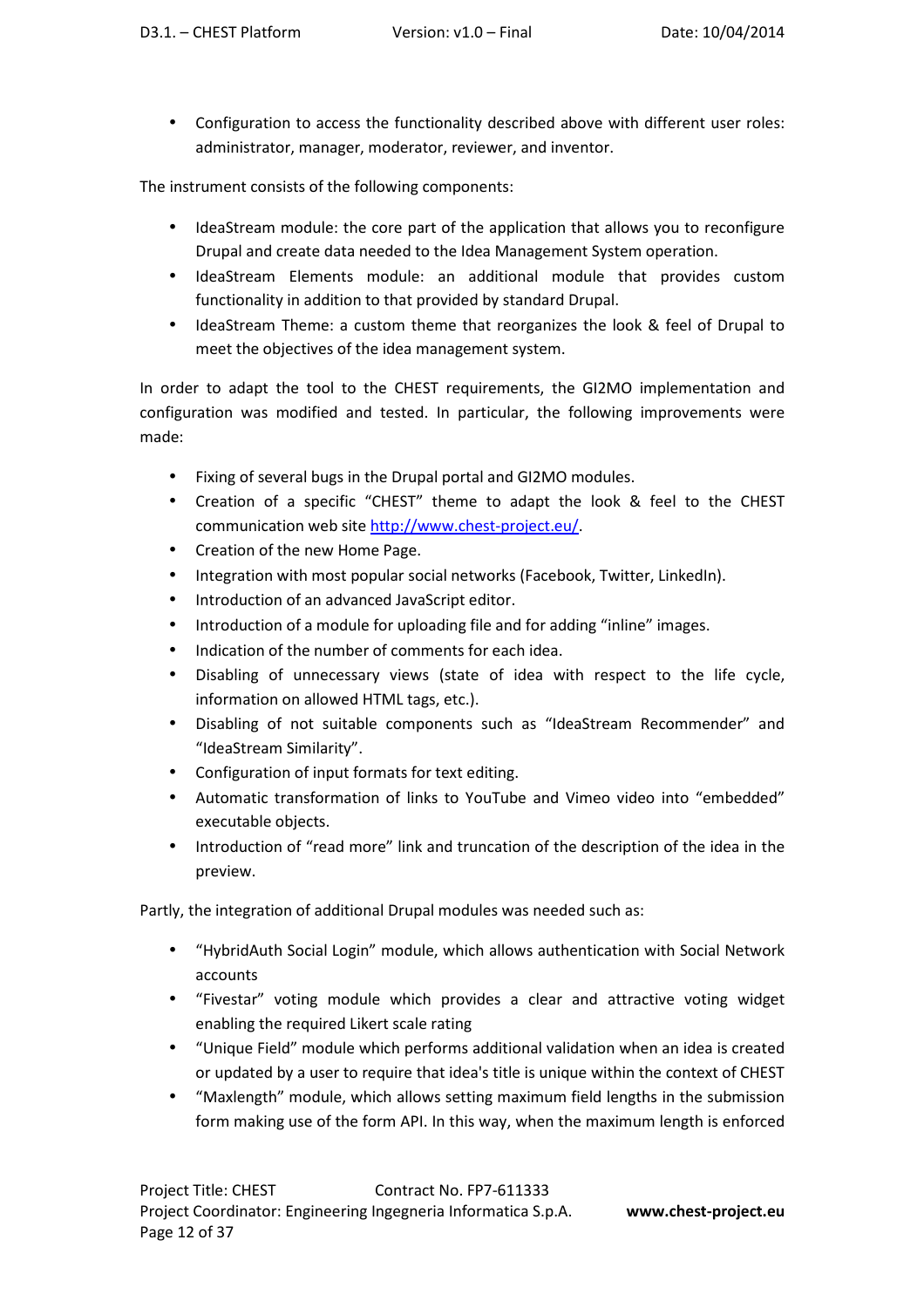for a field, while editing its content a countdown will show how many characters are left.

- "Webform" module, which provides the introductory survey to be filled only once by the new user.
- "User\_stats" module, which provides an advanced cockpit of user data

#### **2.2 User functionality**

Access to the CHEST platform is available from the "Participate to the Call for Ideas" button, which is present in all pages of the CHEST communication web site, as shown in Figure 1:

| <b>HEST</b>                                                | <b>HOME</b><br><b>ABOUT CHEST</b>                   | $\mathbf{Q}_i$<br><b>CALLS FOR PROPOSALS</b><br><b>NEWS</b><br><b>CONTACT</b>                                                                                            |
|------------------------------------------------------------|-----------------------------------------------------|--------------------------------------------------------------------------------------------------------------------------------------------------------------------------|
| $\mathbf{r}$                                               | Е                                                   | Do you have an innovative digital based idea that<br>has the potential to address a specific societal<br>challenge?                                                      |
|                                                            |                                                     | Would your idea benefit from the receipt of financial support for further<br>development?                                                                                |
| $-0.01$                                                    |                                                     | Do you consider yourself an expert in a specific domain where you would be<br>willing to evaluate the ideas of other Social Entrepreneurs from across the<br>EU?         |
|                                                            |                                                     | Participate to the Call for Ideas                                                                                                                                        |
|                                                            |                                                     |                                                                                                                                                                          |
| Propose<br>Sign in on CHEST portal and<br>submit your idea | Share<br>Share and exchange ideas on<br>CHEST forum | Apply for funding<br>Evaluate<br>Develop<br>Evaluate, discuss and rate the<br>The highest rated projects will<br>your idea<br>be selected for funding<br>ideas submitted |

**Figure 1 - Point of access to the idea contest** 

However, it is possible to access the platform by directly linking to http://ideas.chestproject.eu/.

The competition Home Page (Figure 2) is clear and direct focussing on two simple actions:

- 1. Submit a new idea
- 2. View existing ideas, and comment and vote them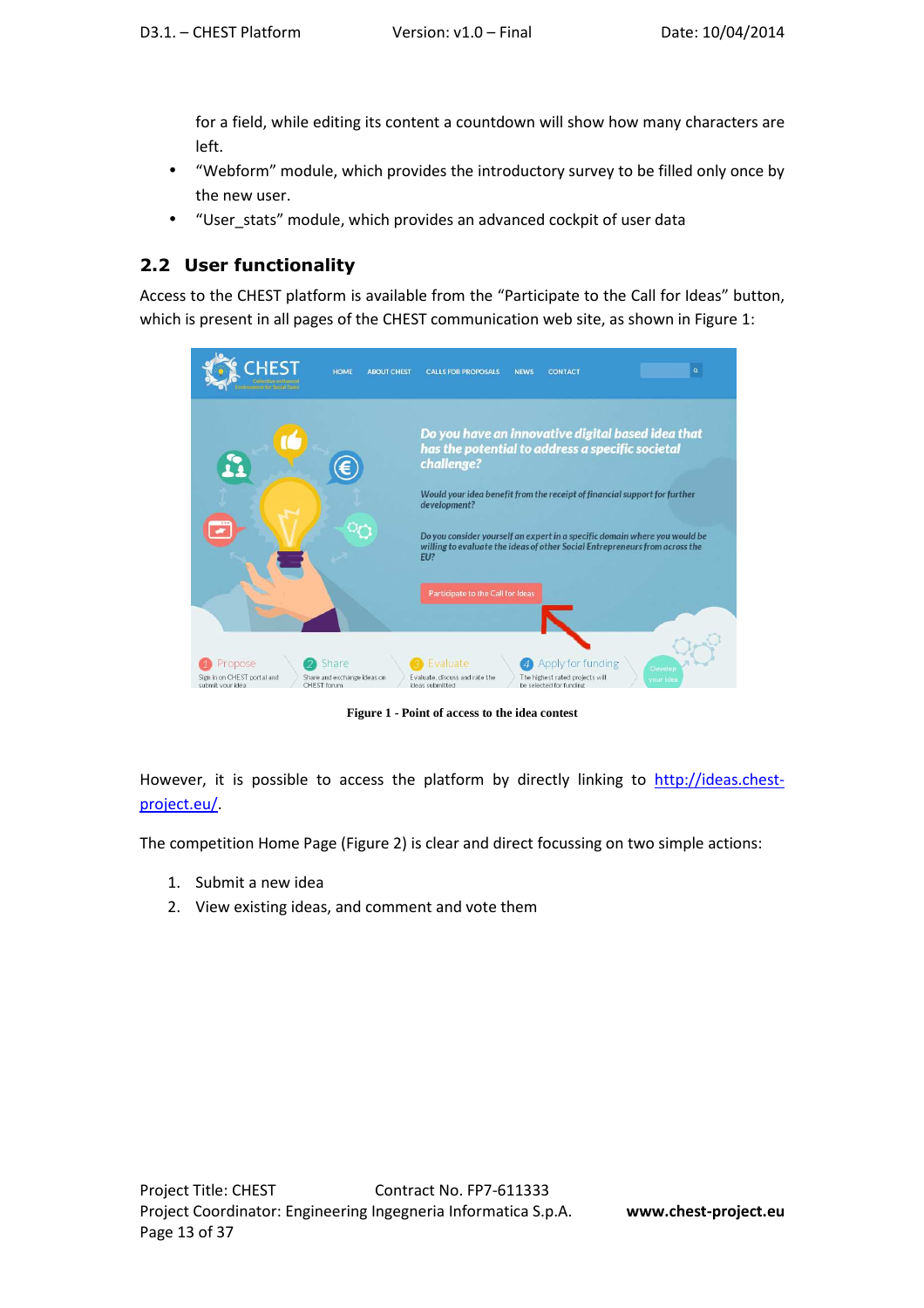

**Figure 2 - CHEST platform Home Page** 

In addition, the page presents some short explanatory message (that can be easily changed at any time by the administrator) in order to keep communication up to date with the progress of CHEST.

The difference in the platform functionality is between **Authenticated** and **Anonymous** users, the latter being any web users who didn't perform the authentication process (see paragraph 2.2.1).

While anonymous users can:

- Explore the list of ideas, either all in one page or grouped by Category of Societal Challenge
- View any idea in details
- View any idea's comments

only authenticated users are allowed to:

- Submit new ideas
- Vote existing ideas
- Comment existing ideas

Anonymous users, trying to access unauthorized functions, are alerted and invited to register for a new account or to login if they already have one, as shown in Figure 3: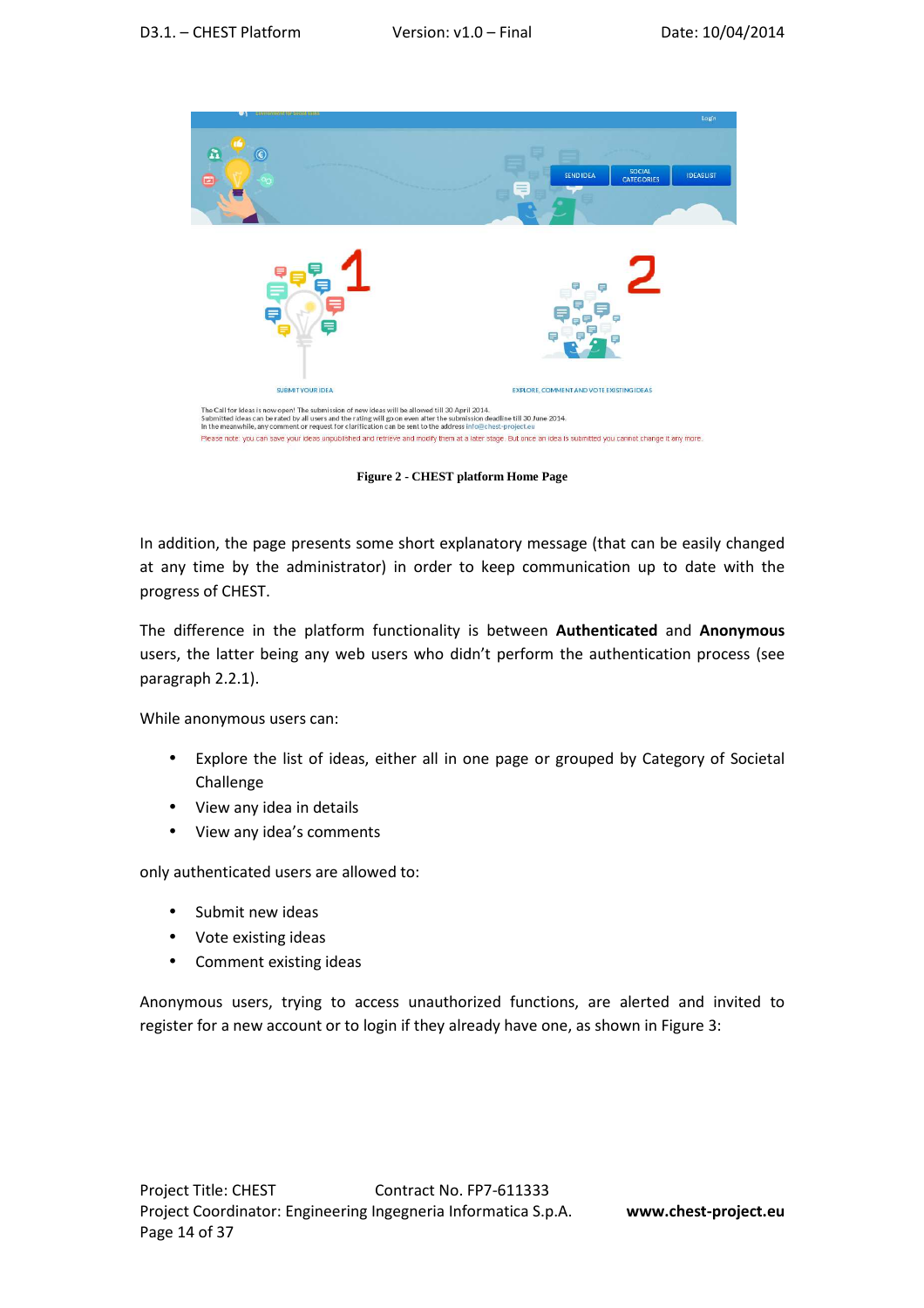

#### **2.2.1 Authentication process**

There are two alternative processes to get authenticated into the CHEST platform:

#### *2.2.1.1 Registration and login*

The first possible process is a traditional mechanism: a new user creates a new account by choosing a Username and an E-mail address (Figure 4).

| User account                                                                                                                        | <b>Create new account</b> | Login | Request new password |
|-------------------------------------------------------------------------------------------------------------------------------------|---------------------------|-------|----------------------|
| Username: *                                                                                                                         |                           |       |                      |
| Spaces are allowed; punctuation is not allowed except for periods, hyphens, and underscores.<br>E-mail address: *                   |                           |       |                      |
| A valid e-mail address. All e-mails from the system will be sent to this address. The e-mail address is not made public and will on |                           |       |                      |
| Create new account                                                                                                                  |                           |       |                      |

**Figure 4 - Registration form**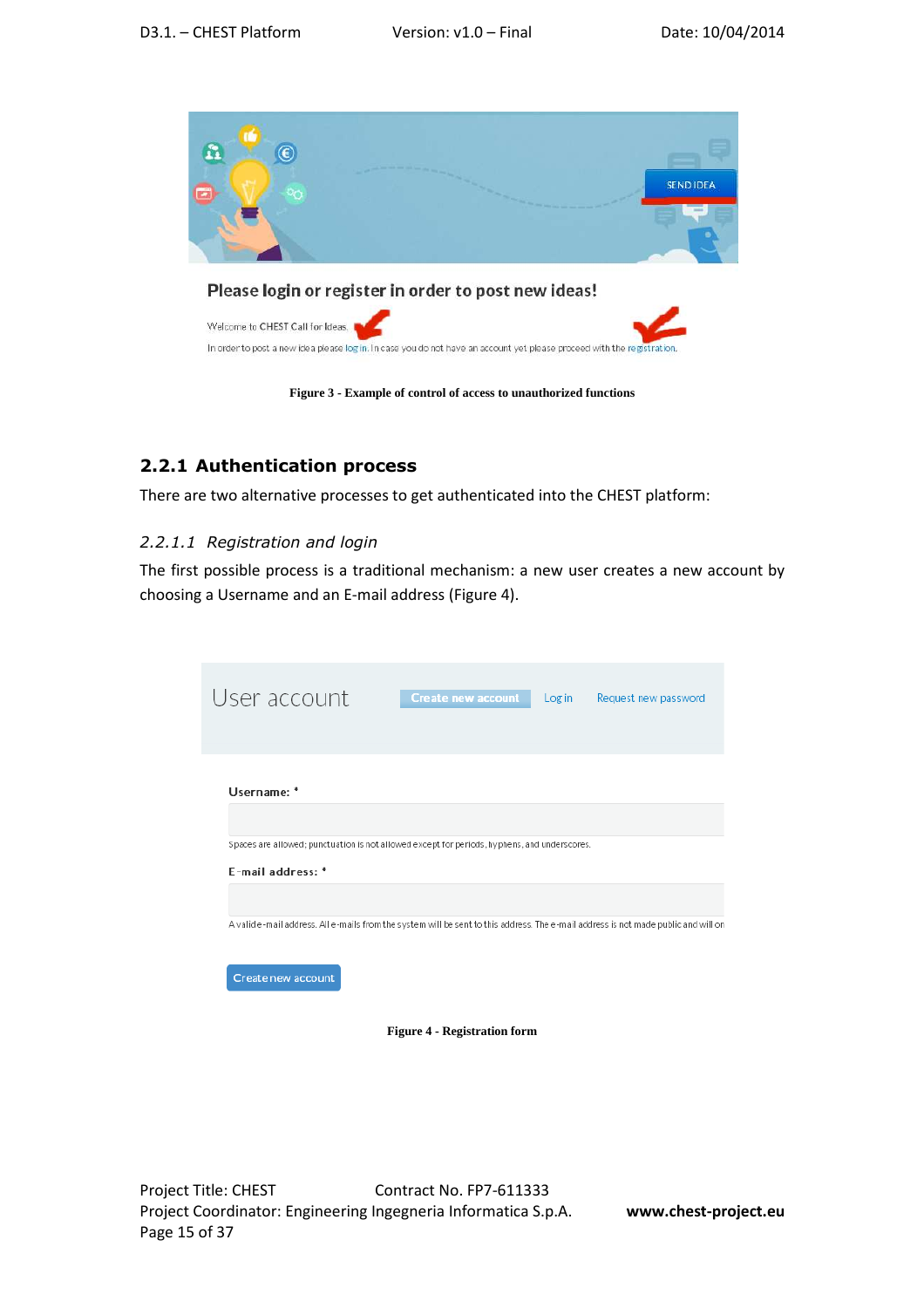Both values (the Username and the E-mail address) must be unique within the CHEST platform, otherwise a message is shown to inform that those values have already been used for a previous registration (Figure 5).

| User account                                                                                                                       | <b>Create new account</b> | Login | Request new password |
|------------------------------------------------------------------------------------------------------------------------------------|---------------------------|-------|----------------------|
|                                                                                                                                    |                           |       |                      |
| The name <i>ivanficano</i> is already taken.                                                                                       |                           |       |                      |
| Username: *                                                                                                                        |                           |       |                      |
| ivanficano                                                                                                                         |                           |       |                      |
| Spaces are allowed; punctuation is not allowed except for periods, hyphens, and underscores.                                       |                           |       |                      |
| F-mail address: *                                                                                                                  |                           |       |                      |
| fakeuser@eng.it                                                                                                                    |                           |       |                      |
| A valid e-mail address. All e-mails from the system will be sent to this address. The e-mail address is not made public and will o |                           |       |                      |
|                                                                                                                                    |                           |       |                      |
| Create new account                                                                                                                 |                           |       |                      |

**Figure 5 - Control of uniqueness for Username and E-mail address** 

If valid values are chosen in the registration form, the user is invited to check her or his E-Mail inbox and click on the link in the email to confirm the registration. An email will be sent to the user containing his registration details and an initial password together with a link that will direct the user to the login form shown in Figure 6 where credentials must be presented for authentication (the Username chosen and the Password that was sent to the user E-mail):

| User account                                                                                         | Create new account | Log in |
|------------------------------------------------------------------------------------------------------|--------------------|--------|
| Username: *<br>ivanficano                                                                            |                    |        |
| Enter your CHEST Project - Innovative Digital Ideas for societal Challenges username.<br>Password: * |                    |        |
| Enter the password that accompanies your username.                                                   |                    |        |
| Login                                                                                                |                    |        |

**Figure 6 - Login form**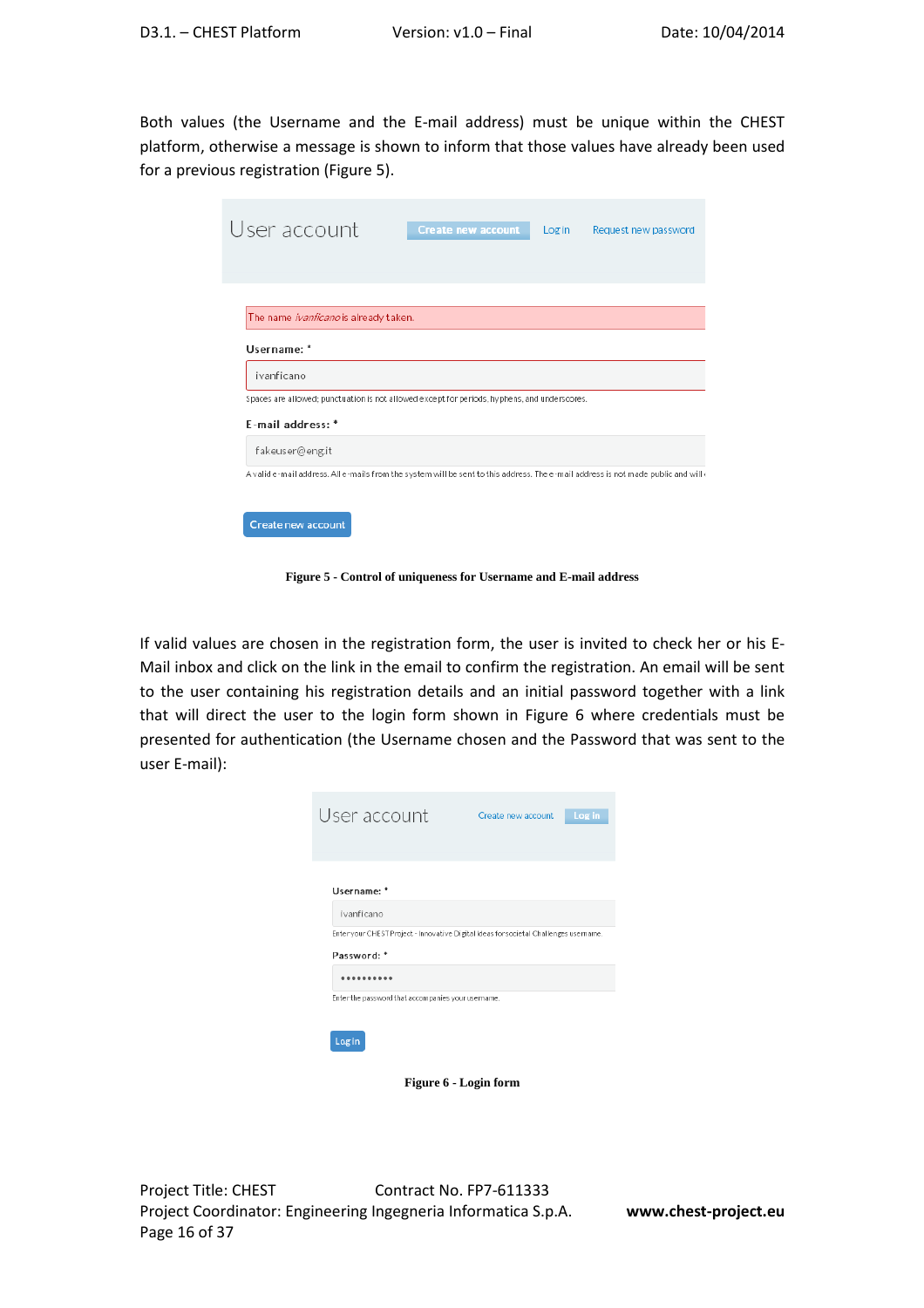#### *2.2.1.2 Authentication with Social Network account*

Users can even decide to access the platform without creating a new account, by simply using their own social network accounts. The Figure 7 shows an example in which authentication is performed by clicking on the Facebook icon and, as the Facebook widget pops up, by inserting the Facebook credentials. In this case, the user e-mail address will be automatically retrieved from Facebook application.

| User account                                             | Create new account              | Request new password<br>Log in                                |                              |
|----------------------------------------------------------|---------------------------------|---------------------------------------------------------------|------------------------------|
|                                                          | F Facebook - Google Chrome      |                                                               | $\mathbf x$<br>回<br>$\equiv$ |
| Username: *                                              | <b>Facebook</b>                 | https://www.facebook.com/login.php?skip_api_login=1&a         |                              |
| Enter your CHEST Project - Innovative Dig<br>Password: * | E-mail o telefono:<br>Password: | Accedi per usare il tuo account Facebook con CHEST Open Call. |                              |
| Enter the password that accompanies you<br>Login         |                                 | ◆ Resta collegato<br>Hai dimenticato la password?             |                              |
| Or log in with                                           |                                 |                                                               |                              |
|                                                          | <b>Iscriviti a Facebook</b>     |                                                               | Annulla<br>Accedi            |
|                                                          | <b>Consortium Partners</b>      | <b>Supporting Partners</b>                                    |                              |

**Figure 7 - Authentication through social network account** 

Authentication is also possible through LinkedIn and Twitter accounts. As mentioned in paragraph 2.1, a special module was implemented to that aim. In order to make the hybrid authentication work, three developer applications were created (one within each social network) and the proper configuration was done in the platform to be accessed by those networks' accounts. Moreover, if a user has already a browser session opened in one of those social networks, access is allowed directly by clicking on the correspondent icon.

#### *2.2.1.3 User information survey*

One of the platform requirements was to have a basic profiling of users, being them participating in the context or just contributing as evaluators and reviewers. But on the contrary another strong requirement was to leave the registration process as simple and easy as possible. The trade-off was achieved by asking any new user to fill in a very simple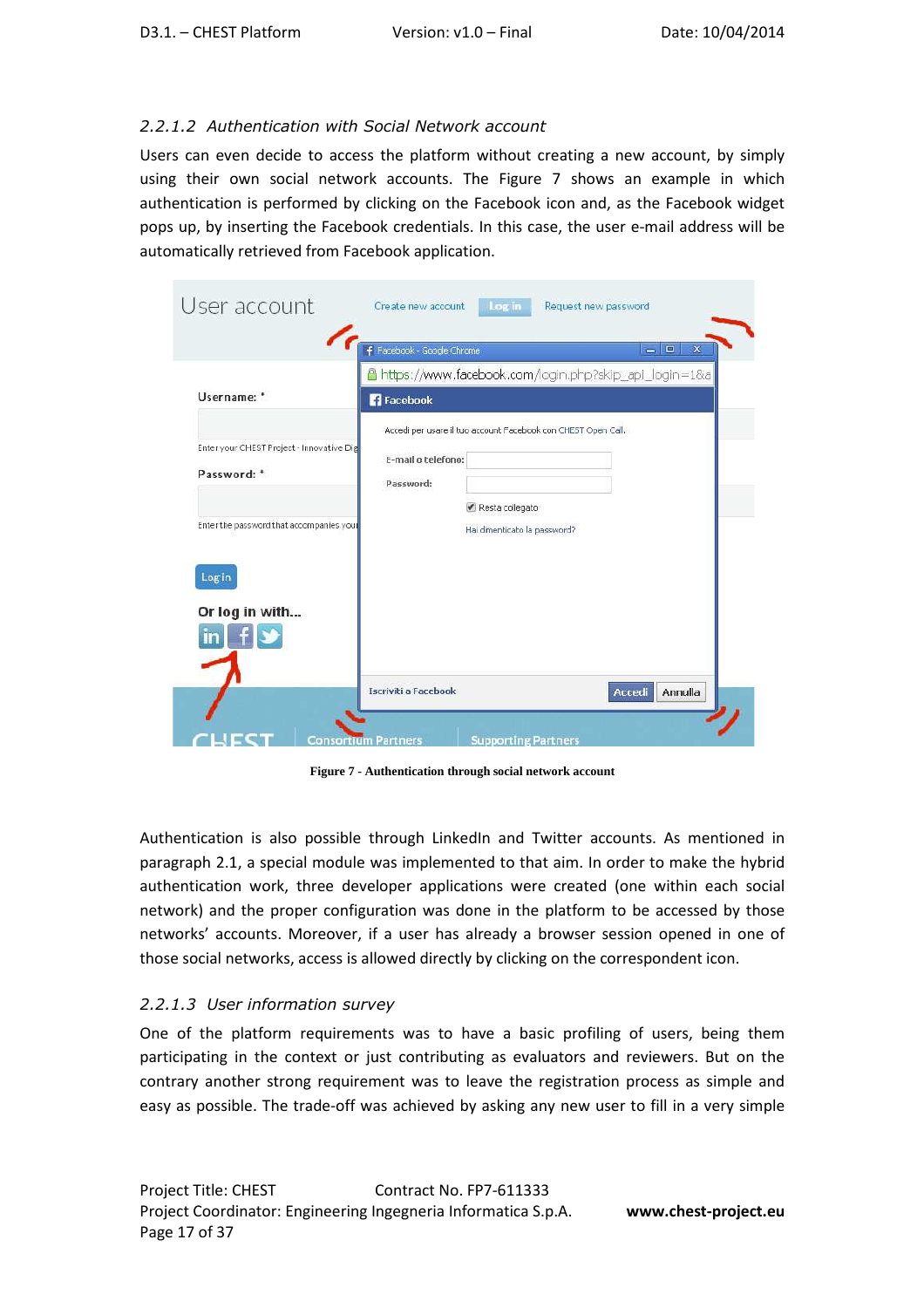survey at first login, as shown in Figure 8. The survey asks the users to select their professional interest among the following options (multiple answers possible):

- Investor
- Researcher
- Student
- Professional
- Entrepreneur
- Other

Furthermore users will have to self-assess their level of knowledge about the concept of Social Innovation: "How familiar are you with the concept of Social Innovation?" Answers to this question will be given by selecting one value from alternatives (only one answer possible):

- Not at all
- A little
- Quite a bit
- Completely

This data, although not very detailed, will still provide useful information for a post-call analysis of the CHEST community.

| Select Your User Role                                                                                                                                                                                                                                                                                                                                                  |              |
|------------------------------------------------------------------------------------------------------------------------------------------------------------------------------------------------------------------------------------------------------------------------------------------------------------------------------------------------------------------------|--------------|
| Tue. 28/01/2014 - 16:37 - admin<br>Please Indicate your professional interest in the CHEST Challenge: *<br>□ Investor<br>Researcher<br>□ Student<br>Professional<br>Entrepreneur<br>□ Other<br>Select your professional interests (more interests are permitted)<br>How familiar are you with the concept of Social Innovation?: * Not at All CA little CO Quite a bit | ○ Completely |
| Please select your familiarity with the concept of Social Innovation (one value only)<br>Let me in!                                                                                                                                                                                                                                                                    |              |

**Figure 8 - User profiling survey** 

#### **2.2.2 User's private area**

Once the user is logged in, she or he can change the password to her or his liking through the "My profile" section, which is the user's private area.

Project Title: CHEST Contract No. FP7-611333 Project Coordinator: Engineering Ingegneria Informatica S.p.A. **www.chest-project.eu** Page 18 of 37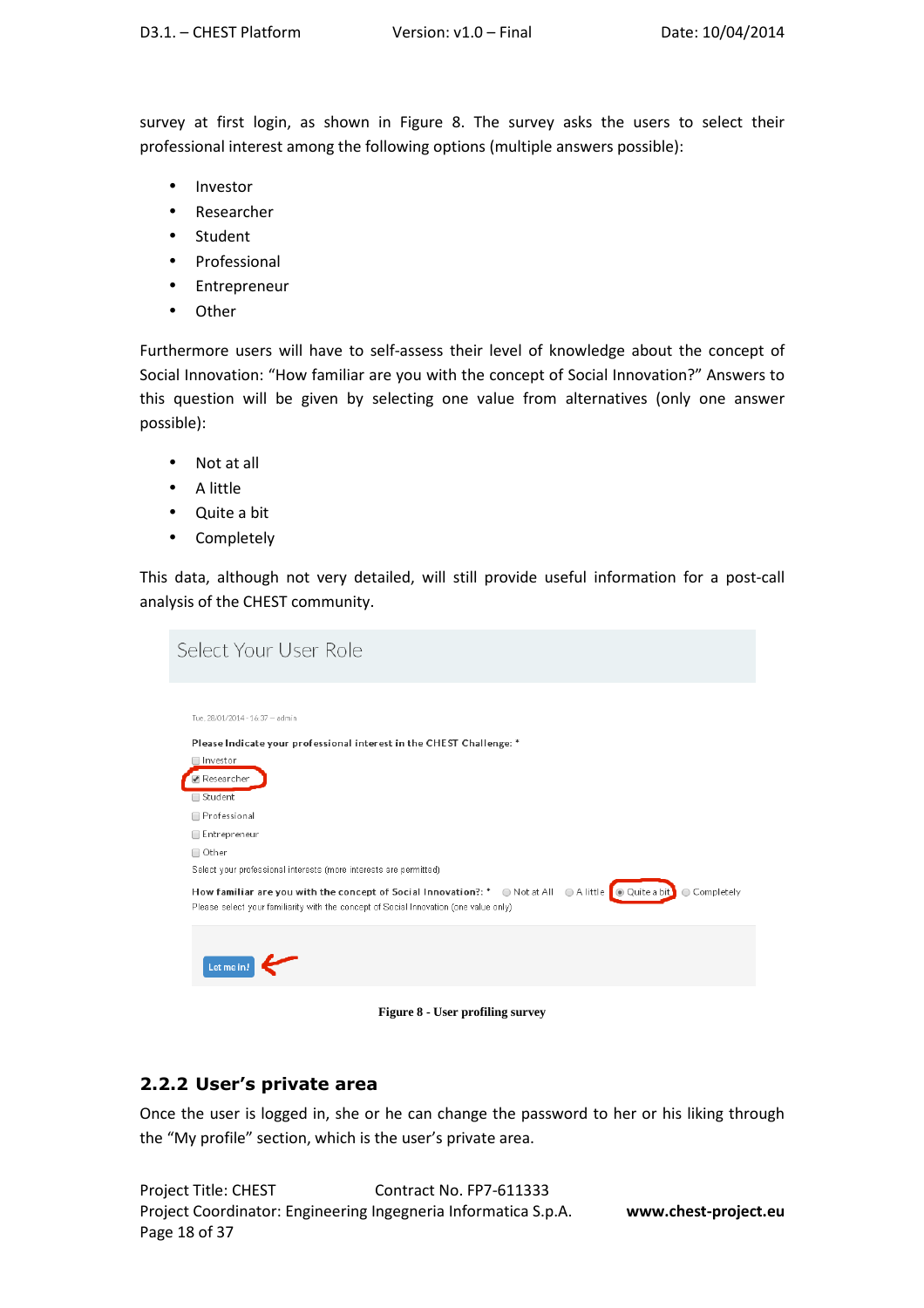

**Figure 9 - User private area** 

This private area is the section where the user can also have an insight on personal information. Besides setting a favourite password, the most important features are:

• Managing Social Network accounts (Figure 10): all accounts (both from social networks and ad hoc created) are linked to a unique identity. This means a user can access through any authentication means, but she or he will be treated as the same identity by the platform (se also 2.2.1.2 for authentication through Social Network).

| My account                                                                                                        | View | Edit | IP addresses | Social accounts                      | Ideas                                              |        |
|-------------------------------------------------------------------------------------------------------------------|------|------|--------------|--------------------------------------|----------------------------------------------------|--------|
| Authentication provider                                                                                           |      |      |              | Identity                             |                                                    | Delete |
| Facebook                                                                                                          |      |      |              | https://www.facebook.com/ivan.ficano |                                                    | Delete |
| LinkedIn                                                                                                          |      |      |              |                                      | http://www.linkedin.com/pub/ivan-ficano/1a/3b4/b07 | Delete |
| <b>Add more identities</b><br>$in$ $f$ $\rightarrow$<br>Currently connected to (session data): LinkedIn, Facebook |      |      |              |                                      |                                                    |        |

**Figure 10 - Personal Social Network Account management** 

• View submitted ideas and those that are still in progress, to be modified and completed at any time until submission button is pressed (Figure 11).



Currently you don't have any published ideas.

**Figure 11 - User's Idea Cockpit** 

Project Title: CHEST Contract No. FP7-611333 Project Coordinator: Engineering Ingegneria Informatica S.p.A. **www.chest-project.eu** Page 19 of 37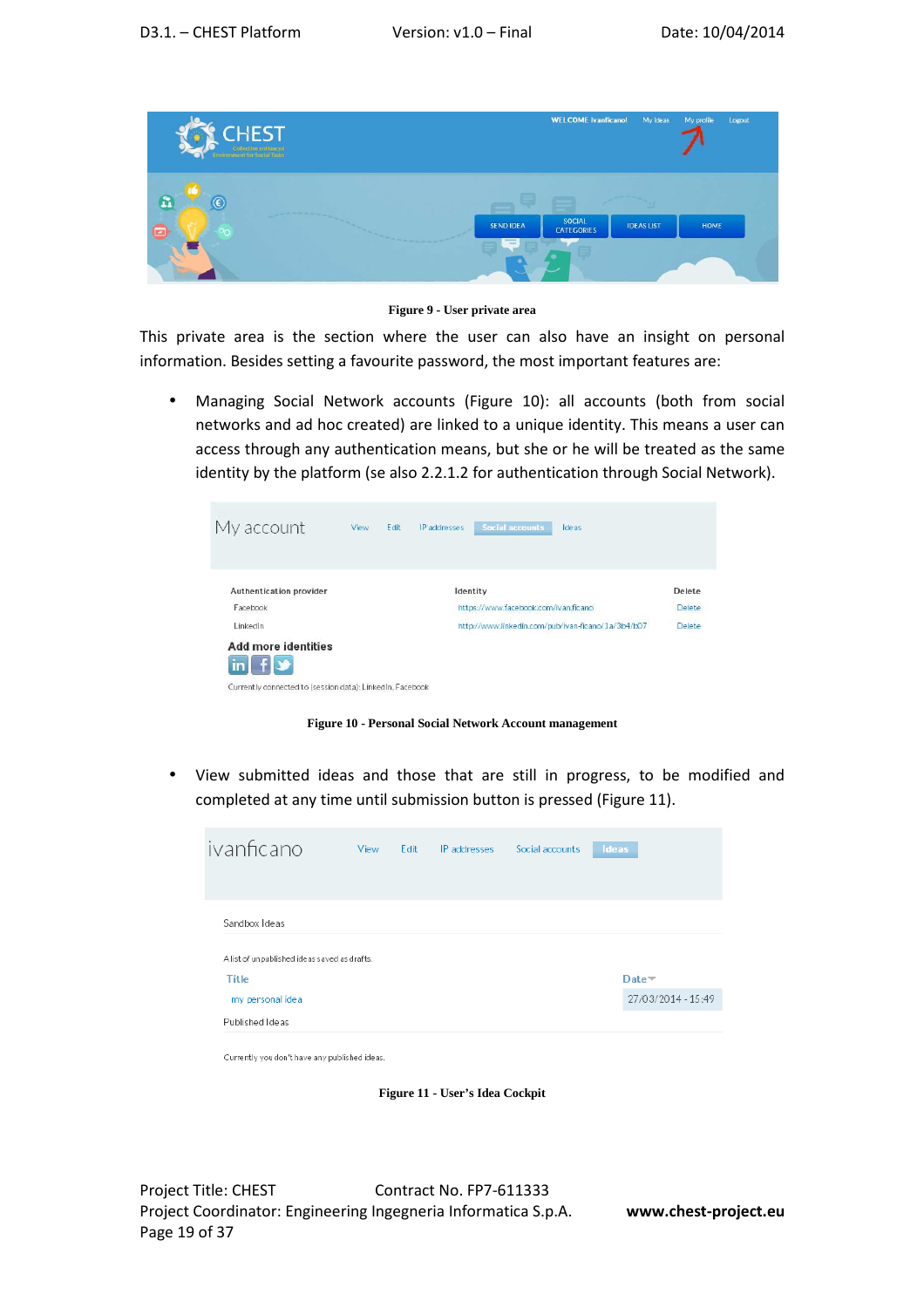## **2.2.3 Idea submission form**

To participate in the Call for Ideas, provided that authentication process was performed correctly, users need to fill in a web form with the following information:

| <b>Question</b>                | <b>Guidance</b>                                                    |
|--------------------------------|--------------------------------------------------------------------|
| <b>Categories of societal</b>  | Select the category(s) that best describes the societal challenge. |
| challenges *                   | 1. Knowledge Society and Education                                 |
|                                | 2. Social Inclusion, Human Rights and Equality                     |
|                                | 3. Civic Empowerment and Community Engagement                      |
|                                | 4. Environment and Sustainability                                  |
|                                | 5. Health and Demographic Change                                   |
|                                | 6. Economic Empowerment and Prosperity                             |
|                                | 7. Other                                                           |
| <b>Categories of digital</b>   | Select the category(s) that best describes the digital aspect of   |
| solutions *                    | the idea.                                                          |
|                                |                                                                    |
|                                | 1. Social Software                                                 |
|                                | 2. Open Source                                                     |
|                                | 3. Physical Computing                                              |
|                                | 4. Geolocation                                                     |
|                                | 5. Web/Internet                                                    |
|                                | 6. Audiovisual                                                     |
|                                | 7. Data                                                            |
|                                | 8. Mobile                                                          |
|                                | 9. Other                                                           |
|                                |                                                                    |
| Idea title *                   | (Max 50 characters)                                                |
| Idea outline                   | Provide a short summary of the idea that could be used for         |
|                                | future publicity (max 250 characters).                             |
| <b>Challenge description *</b> | Describe the type of targeted societal challenge and identify why  |
|                                | there is a need for the idea (max 800 characters).                 |
| Solution description *         | Describe the idea and summarise the intended activities if         |
|                                | successful in receiving an award (max 800 characters).             |
| <b>Target group and social</b> | Identify who will benefit and the potential benefits - this can    |
| impact *                       | include social, environmental, and economic or sustainability      |
|                                | aspects (max 800 characters).                                      |
| Idea image                     | An image representing the idea. Not mandatory BUT STRONGLY         |
|                                | RECOMMENDED. (max file size: 8 MB; allowed extensions: png,        |
|                                | gif, jpg, jpeg)                                                    |
| <b>Video Link</b>              | You can include a link to a video (hosted on popular video         |
|                                | platforms like YouTube, Vimeo, etc.) detailing and visualizing     |
|                                | your idea. Please note that a short video (no longer than 5        |
|                                | minutes) could help crowd based voters to better understand        |
|                                | your idea.                                                         |
|                                | The following services are supported: Vimeo, YouTube               |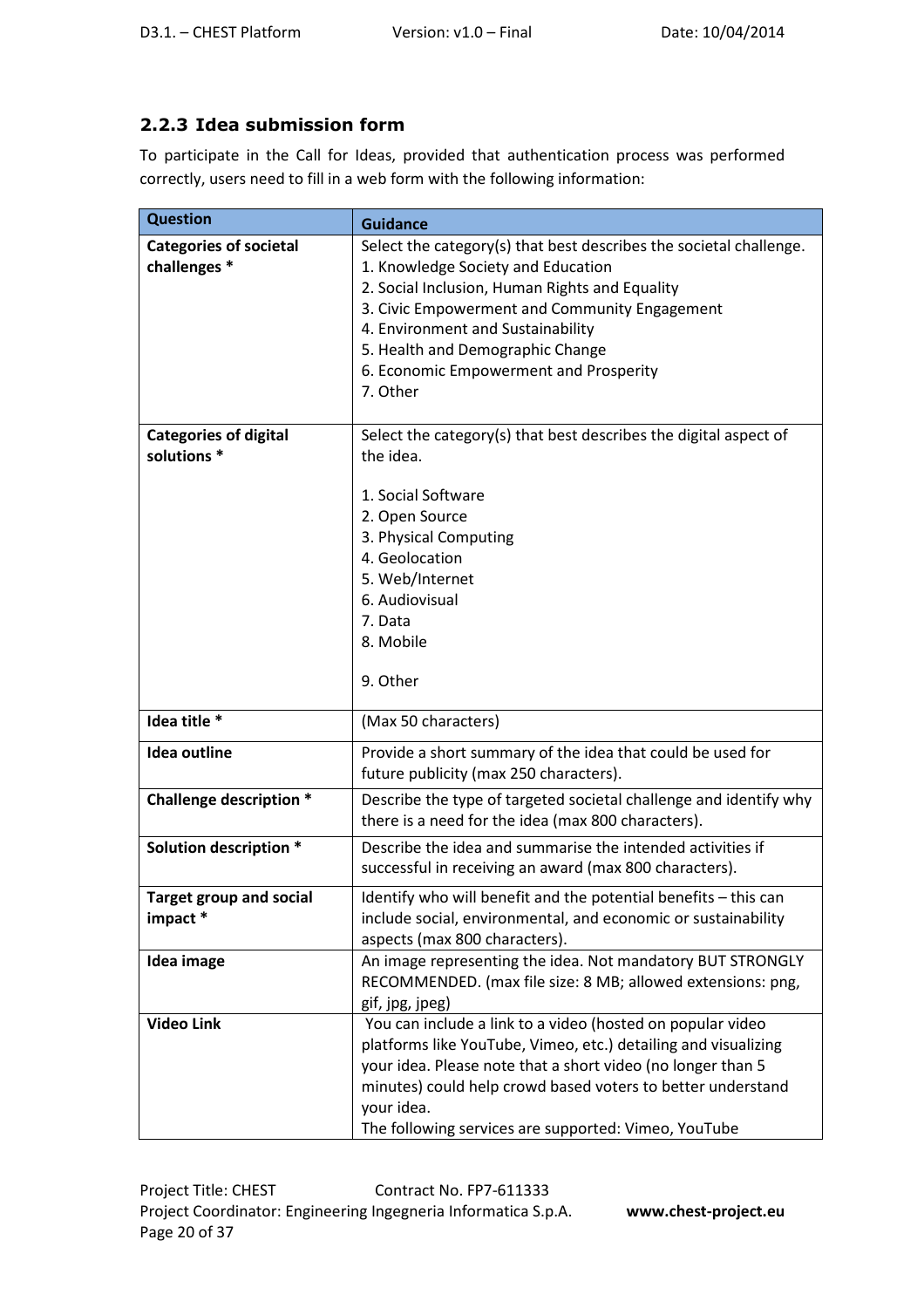| <b>Competences of the</b><br>applicant * | Detail any relevant skills and experience that demonstrates the<br>capability of the applicant to develop and advance the idea (max<br>400 characters). |
|------------------------------------------|---------------------------------------------------------------------------------------------------------------------------------------------------------|
| <b>Attachments</b>                       | Any other supporting uploads. (max file size: 1 MB; allowed<br>extensions: txt, pdf, doc, docx, ppt, pptx, xls, xlsx, jpg, jpeg, gif,<br>png, tiff).    |
| <b>Applicant organisation</b>            | Enter the full name of the applicant organisation (if applicable,<br>max 60 characters).                                                                |
| <b>Proposer Details *</b>                | Enter the full name of the applicant organisation (if applicable).                                                                                      |
| <b>Proposer Contacts *</b>               | Enter the full name of the person responsible for the application.                                                                                      |
| How did you hear about<br><b>CHEST?</b>  | (max 400 characters)                                                                                                                                    |

**Table 2 - Idea submission fields** 

Fields with asterisk are mandatory, if any of these data is not provided the user will be alerted and the submission will not proceed further.

Moreover, at the bottom of the form there is a mandatory check box which assures that the user has fully read and understood the guide for applicants and has accepted all terms and conditions contained in that guide, as shown in Figure 12.

| Terms And Conditions: *                                                                                                                                                 |
|-------------------------------------------------------------------------------------------------------------------------------------------------------------------------|
| Accept the therms and conditions                                                                                                                                        |
| I acknowledge that I have fully read and understood the guide for applicants and accept all terms and conditions in it<br>Save Unpublished<br><b>Publish</b><br>Preview |

**Figure 12 - Acceptance of terms and condition** 

As the same Figure 12 shows, the user can view how the idea will be presented in the web platform by clicking on the Preview button. Then the user can save the draft idea (Save Unpublished button) and go back to it at any later moment, by retrieving it from the My Profile section. When the user believes that the idea is complete, she or he can complete the submission and make it public by clicking on the Publish button.

#### **2.2.4 Exploring, voting and commenting existing ideas**

All ideas can be explored by clicking the Ideas List button. Alternatively, it is possible to visualize ideas grouped by category of societal challenges, as shown in Figure 13.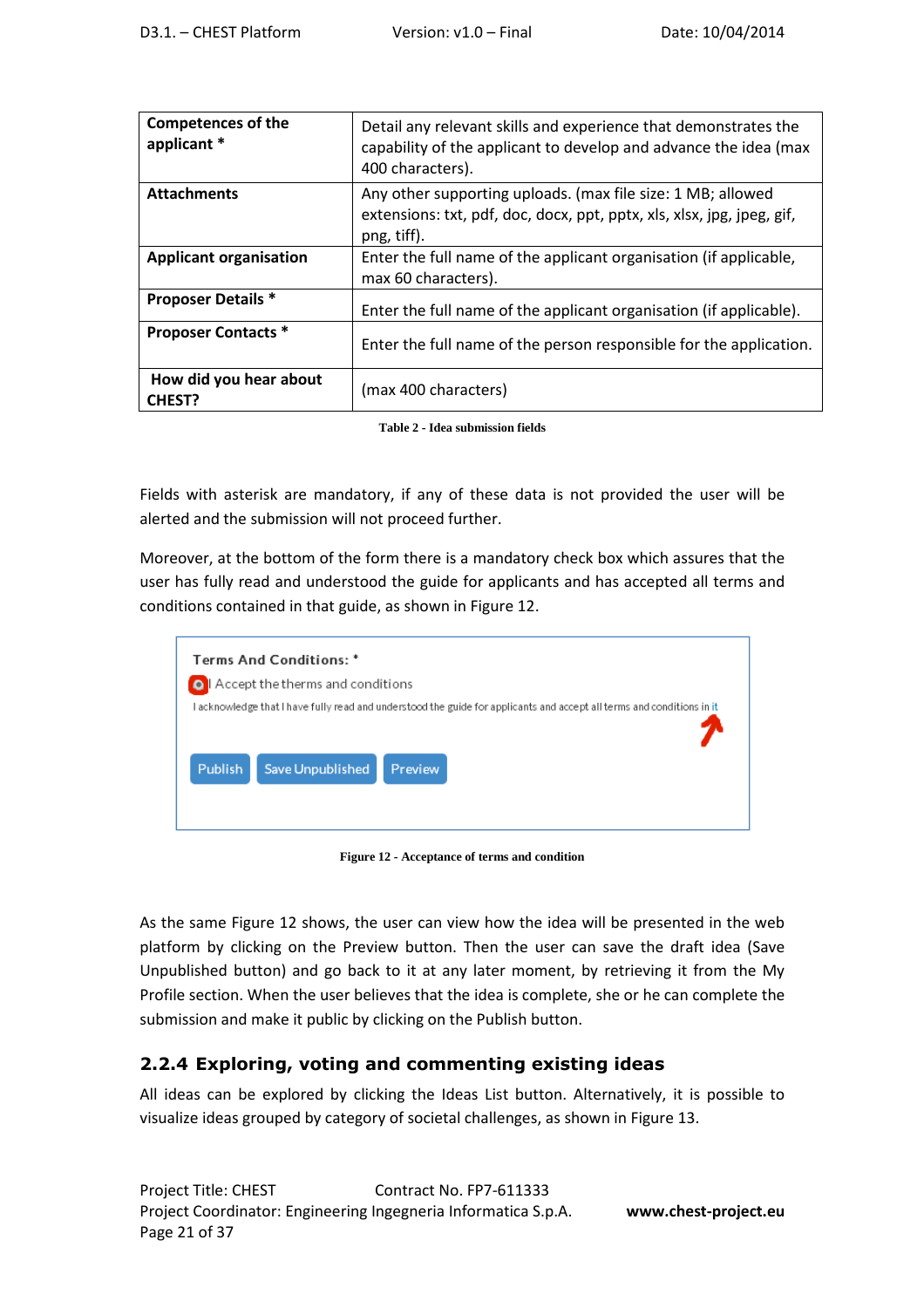| <b>SEND IDEA</b> | <b>SOCIAL</b><br><b>CATEGORIES</b> | <b>IDEAS LIST</b>                                                                         |
|------------------|------------------------------------|-------------------------------------------------------------------------------------------|
|                  |                                    | 24 ideas<br>30 comments<br>Submit Idea<br><b>Contest: Active</b>                          |
|                  |                                    | 11 ideas<br>16 comments<br>Submit Idea                                                    |
|                  |                                    | <b>Contest: Active</b><br>10 ideas<br>4 comments<br>Submit Idea<br><b>Contest: Active</b> |
|                  |                                    |                                                                                           |

**Figure 13 - Ideas grouped by categories of societal challenges** 

In the ideas list short summaries or previews of the ideas are shown including title, image and description (truncated at a fixed length), the number of comments and the link to the Idea Rating block (Figure 14).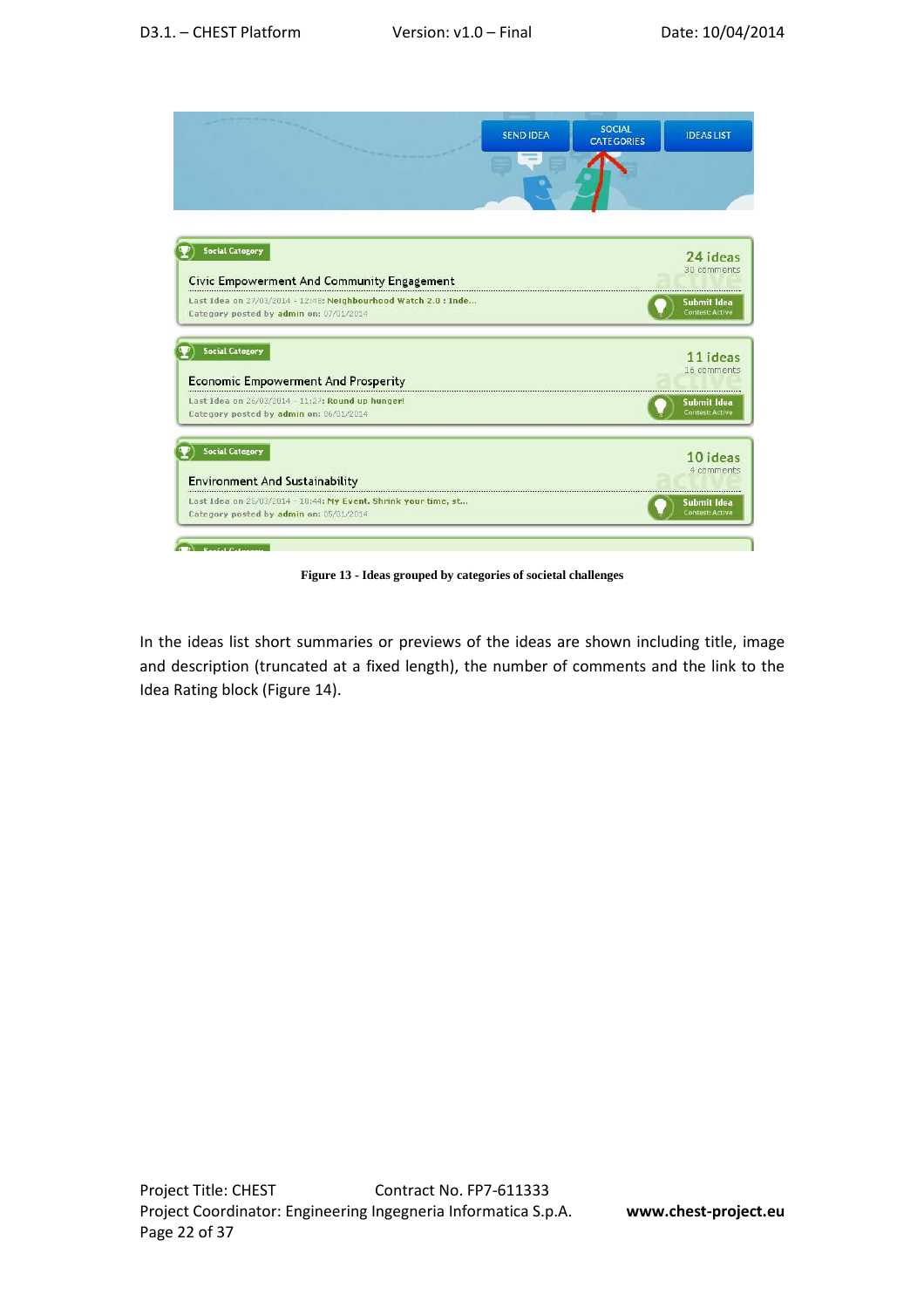| Rate this kies                                                                                                                                                       |                                                                                                                                            |
|----------------------------------------------------------------------------------------------------------------------------------------------------------------------|--------------------------------------------------------------------------------------------------------------------------------------------|
| LEaRN - Live Education And Rethink (K)Nowledge                                                                                                                       |                                                                                                                                            |
| m<br>$\equiv$                                                                                                                                                        |                                                                                                                                            |
| <b>PIPE</b><br>$=$<br>permit<br>G                                                                                                                                    |                                                                                                                                            |
| $50 - 50$                                                                                                                                                            |                                                                                                                                            |
| spread and shared in groups or one on-one meetings online, offl readmore                                                                                             | LEaRN is an Internet based platform that encourages an innovative educational methodology in various fields. Knowledge and skills can be   |
| $-3$ comments<br>Tags: (none)                                                                                                                                        | Posted on: 19/03/2014 - 18:27                                                                                                              |
| Rate this kies                                                                                                                                                       |                                                                                                                                            |
|                                                                                                                                                                      |                                                                                                                                            |
|                                                                                                                                                                      |                                                                                                                                            |
|                                                                                                                                                                      |                                                                                                                                            |
|                                                                                                                                                                      |                                                                                                                                            |
|                                                                                                                                                                      |                                                                                                                                            |
|                                                                                                                                                                      |                                                                                                                                            |
|                                                                                                                                                                      | Communikite brings the neighbourhood to the user's palm Our app is basically one huge kite park; clean of any buildings to block the view, |
|                                                                                                                                                                      | Posted on: 19/03/2014 - 15:06                                                                                                              |
|                                                                                                                                                                      |                                                                                                                                            |
| A Fresh Location-Based Classifieds App For Mobile<br>where anyone who has something to ask or offer can simply fl., readmore<br>C comments<br>Tags: (none)           |                                                                                                                                            |
| Rate this kies                                                                                                                                                       |                                                                                                                                            |
|                                                                                                                                                                      |                                                                                                                                            |
|                                                                                                                                                                      |                                                                                                                                            |
| CRISSY - Contagion Risk ASSessment SYstem<br>FORISSY <sup>®</sup><br>$\mathcal{M}^{\alpha\beta}_{\text{eff}}=\mathcal{M}_{\alpha\beta}^{\alpha\beta}$<br>$1 - 2 - 1$ |                                                                                                                                            |

**Figure 14 - Thumbnails of ideas** 

By clicking on an idea preview the user is referred to the detailed view of the idea including the possibility to directly view a video if included in the idea (Figure 15).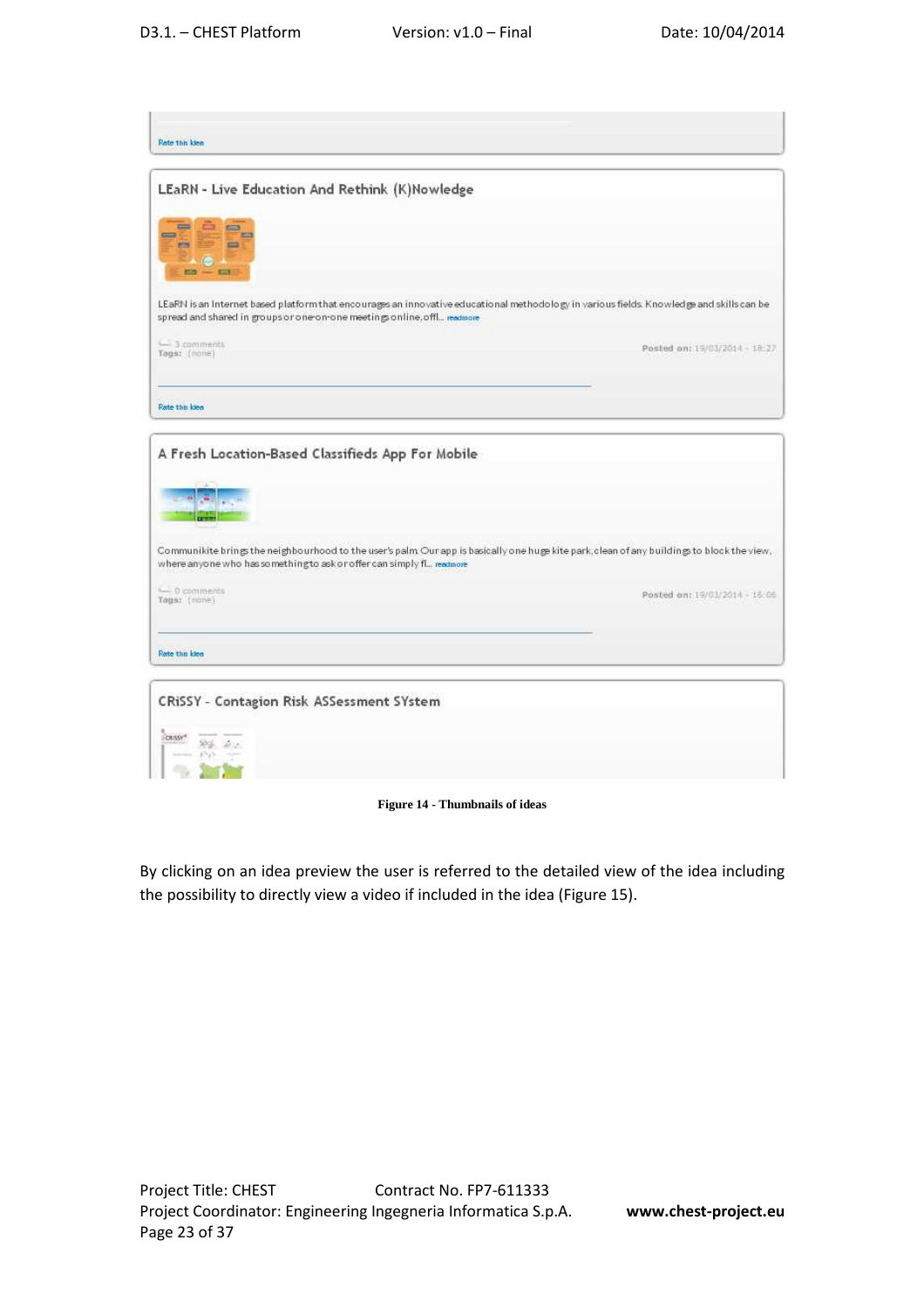

**Figure 15 - Embedded Idea Video** 

At the bottom of the idea page, the Rating section allows other users to assign rating to the idea according to three criteria, each of them presented in form of simple statements:

- 1. "I think the problem is relevant" (indicating the perceived relevancy of the addressed challenge)
- 2. "I think the idea will solve the problem" (indicating the perceived quality of the solution)
- 3. "I think the solution is realistic" (indicating the perceived feasibility and viability of the proposed project)

Users can select the degree of evaluation through a Likert scale with 5 values:

- 1. Completely disagree  $( -)$
- 2. Somewhat disagree ("–")
- 3. Undecided  $("- / +" )$
- 4. Somewhat agree ("+")
- 5. Completely agree ("+ +")

as shown in Figure 16: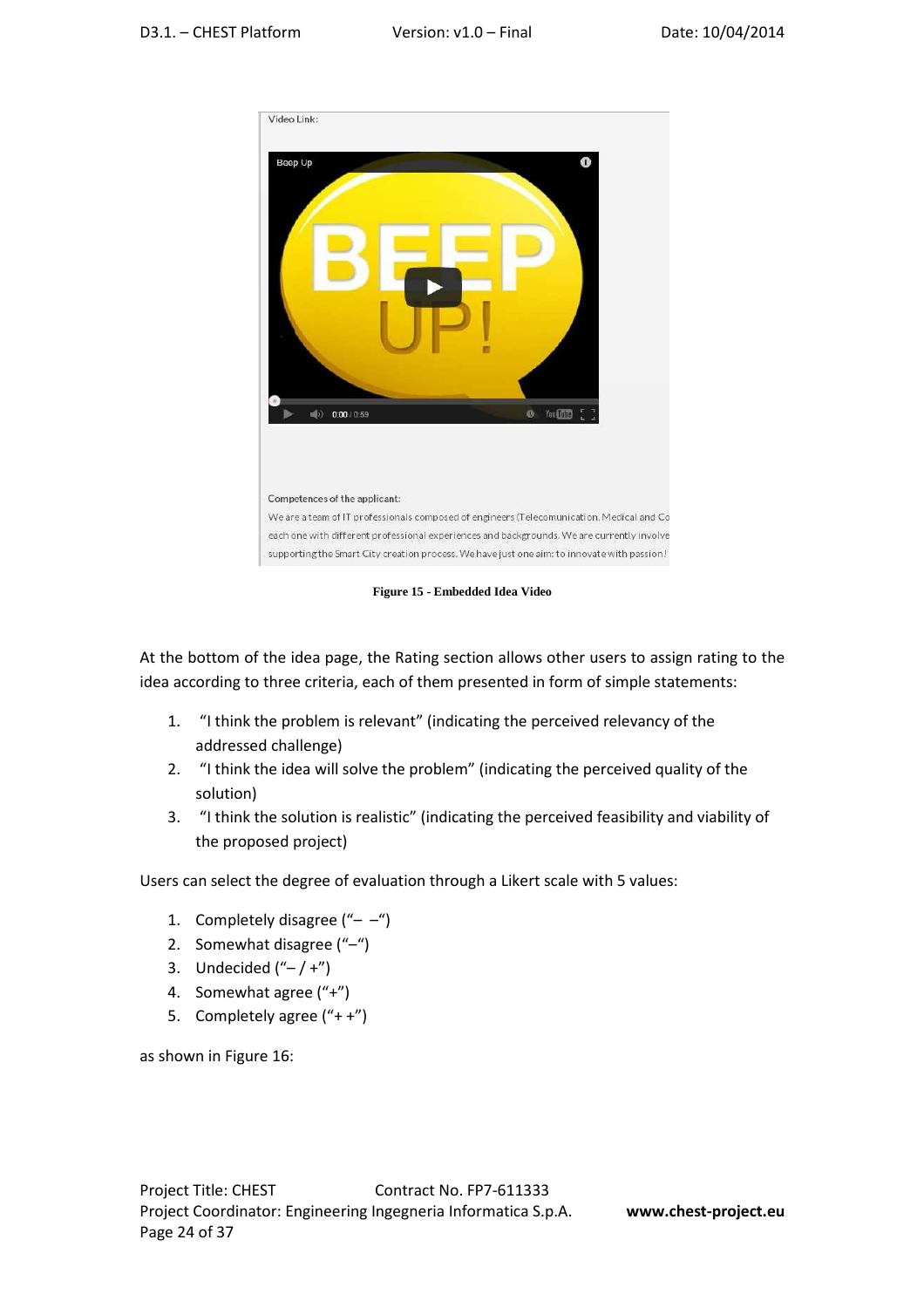

**Figure 16 - Idea rating section** 

#### **2.3 Administrator functionality**

Administrator has access to several management and monitoring features, through a number of function menus shown in Figure 17:



**Figure 17 - Administrator menus** 

These features include both managing and monitoring the current version of the platform, such as for example:

- manage and monitor content, such as draft and submitted ideas, comments, rating;
- manage and monitor users settings, roles, permissions;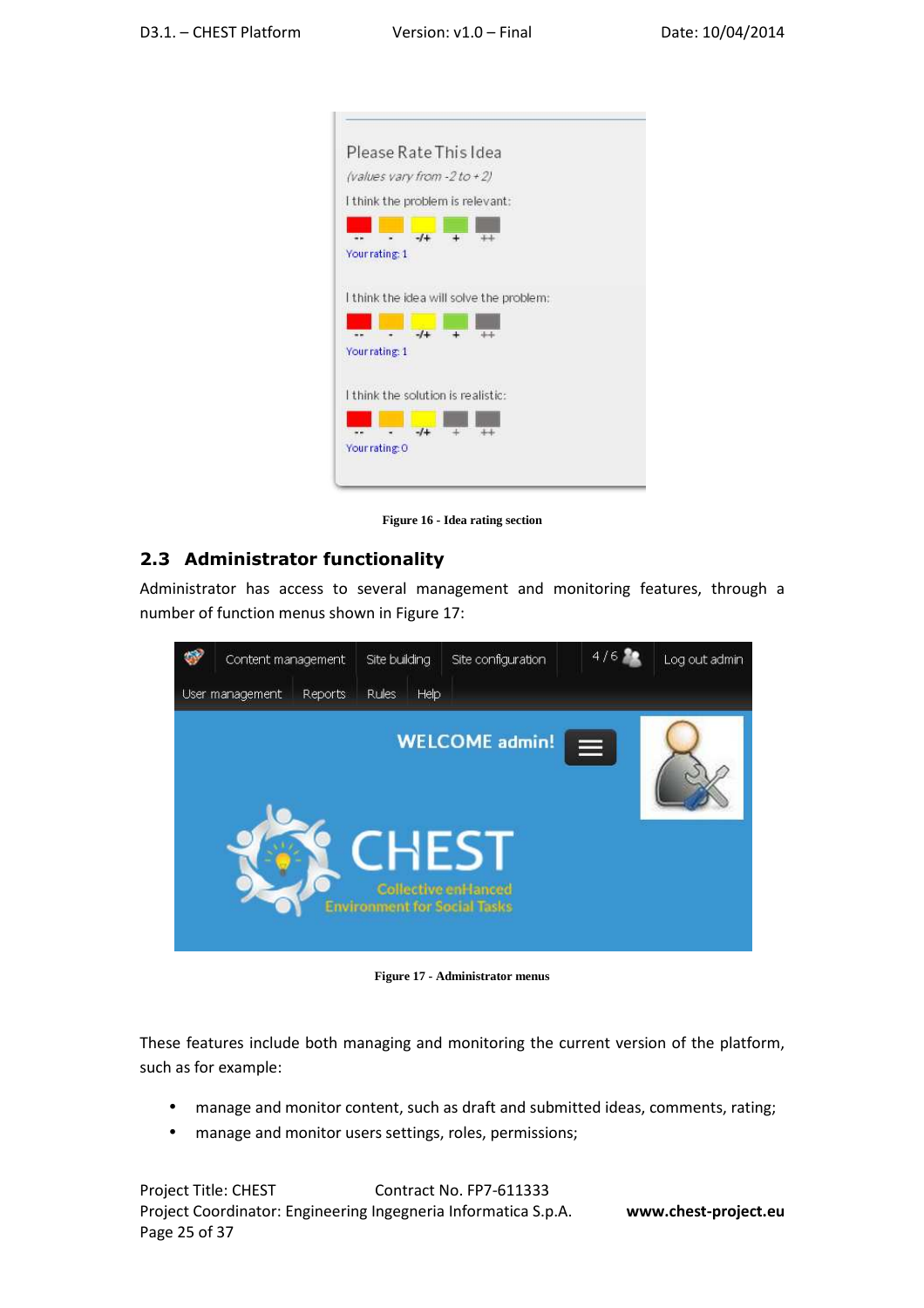- correct errors in user profiles;
- manage settings for social network accounts
- directly add new users;
- view log entries

and even changing the structure and layout of the platform if needed, such as for example:

- create new pages, blocks, menus
- changing the size of embedded video thumbnail
- setting parameters for file upload (extensions, size, number of items allowed)
- manage rules such as "after login action", "send email when a new idea is posted", "user first login" etc.

#### **2.3.1 Analytics**

The Analytics feature is a cockpit where Administrator can have an insight on some figures such as for example time since last idea, time since last comment; number of ideas and comments; number of users, and ideas per user, and comments per user etc. A screenshot is shown in Figure 18:

| Idea Analytics               |                                                                                | <b>Summary</b> | Ideas | <b>Comments</b> | <b>Users</b> | <b>Reviews</b> |                                                      |
|------------------------------|--------------------------------------------------------------------------------|----------------|-------|-----------------|--------------|----------------|------------------------------------------------------|
|                              |                                                                                |                |       |                 |              |                |                                                      |
| Time Running                 |                                                                                |                |       |                 |              |                |                                                      |
|                              | Time since first idea posted - 1 months 19 days 4 hours 46 minutes 48 seconds  |                |       |                 |              |                |                                                      |
|                              | Time since last idea posted - 1 days 19 hours 37 minutes 13 seconds            |                |       |                 |              |                |                                                      |
|                              | Time since last contest created - 2 months 25 days 2 hours 7 minutes 6 seconds |                |       |                 |              |                |                                                      |
|                              | Time since last comment posted - 10 minutes 50 seconds                         |                |       |                 |              |                |                                                      |
| General - Data Count         |                                                                                |                |       |                 |              |                | General - Data Relations                             |
| Number of Ideas - 48         |                                                                                |                |       |                 |              |                | Comments per Idea - avg 1.5 208 max: 21 min: 0       |
| Number of Comments - 73      |                                                                                |                |       |                 |              |                | Reviews per Idea - avg: 0.0000 max: 0 min: 0         |
| Number of Reviews - 2        |                                                                                |                |       |                 |              |                | Ideas per Contest - avg: 15.2857 max: 26 min: 10     |
| Number of Idea Contests - 7  |                                                                                |                |       |                 |              |                |                                                      |
| Users                        |                                                                                |                |       |                 |              |                | <b>User Voting</b>                                   |
| Total Users - 843            |                                                                                |                |       |                 |              |                | Total Votes Cast - 2599                              |
| Unique Users with Ideas - 42 |                                                                                |                |       |                 |              |                | Ranking per Idea - avg 5 100 max: 439 20 min: 0      |
|                              | Ideas per User - $\text{avg } 0.0569$ max: 4 min: 0                            |                |       |                 |              |                | Votes cast per Idea - avg 54.1458 max: 447 min: 0    |
|                              | Comments per User - avg 1.3455 max: 9 min: 1                                   |                |       |                 |              |                | Votes cast up per Idea - svg 54.1458 max: 447 min: 0 |
|                              |                                                                                |                |       |                 |              |                | Votes cast down per Idea - avg. 0.0000 max: 0 min: 0 |
|                              |                                                                                |                |       |                 |              |                |                                                      |

**Figure 18 - Summary of analytics** 

Moreover, a graphical presentation is available for most relevant information, as shown in Figure 19: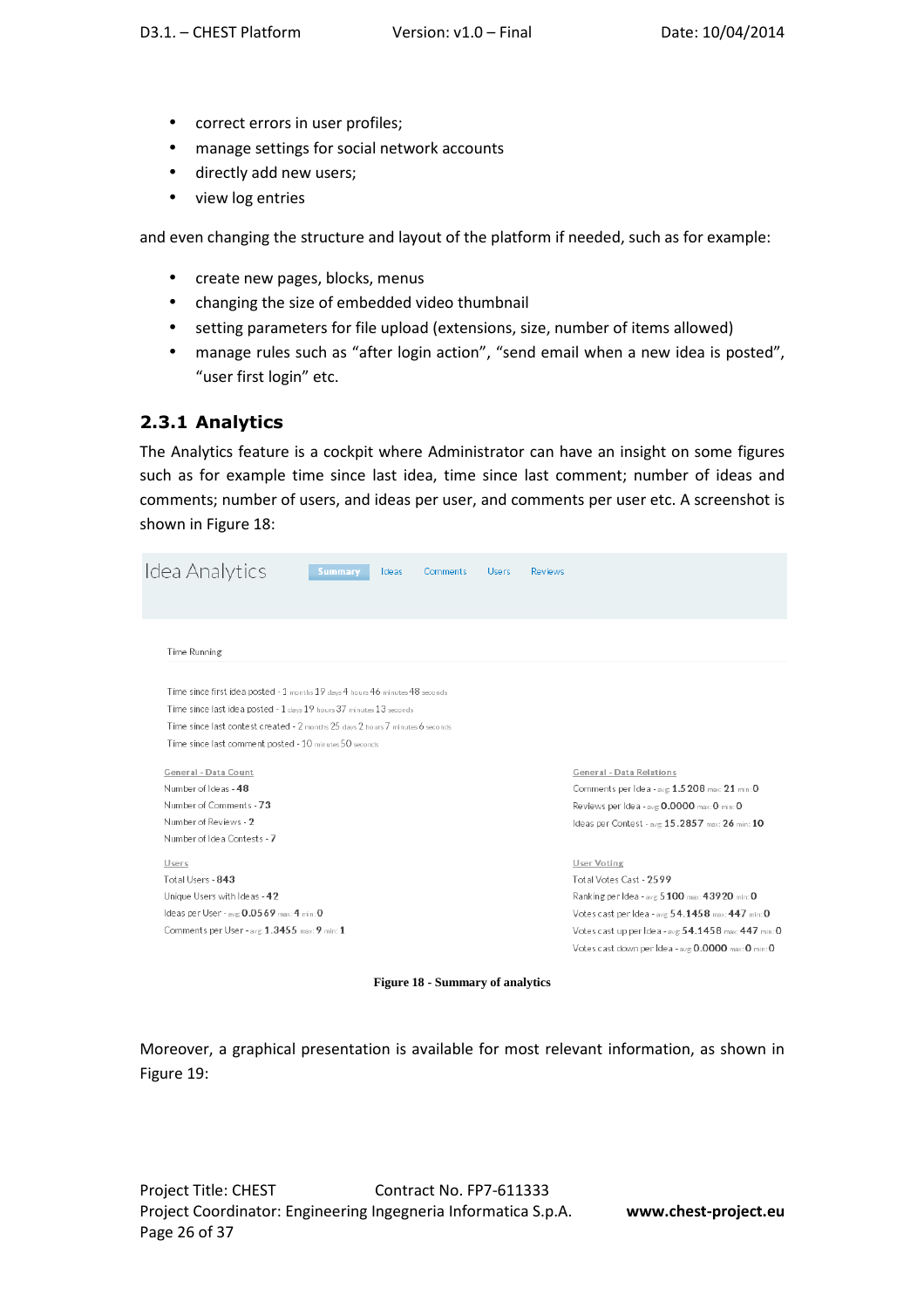Ideas Last Month (per Day)



**Figure 19 - Graphical analytics** 

## **3 Other calls**

The other two calls (Call for Partners and Call for Prototypes) address different targets and have different objectives that the Call for Ideas. For these two calls a traditional mechanism was implemented in order to support submission of proposals:

Guidelines are provided through the CHEST web site, from the related section. Figure 20 shows the section specific for Call for Partners and the related documentation to be downloaded, i.e.:

- Guidelines for the application
- Application form
- CHEST project Grant Agreement
- Form for the Accession of Beneficiaries to the Grant Agreement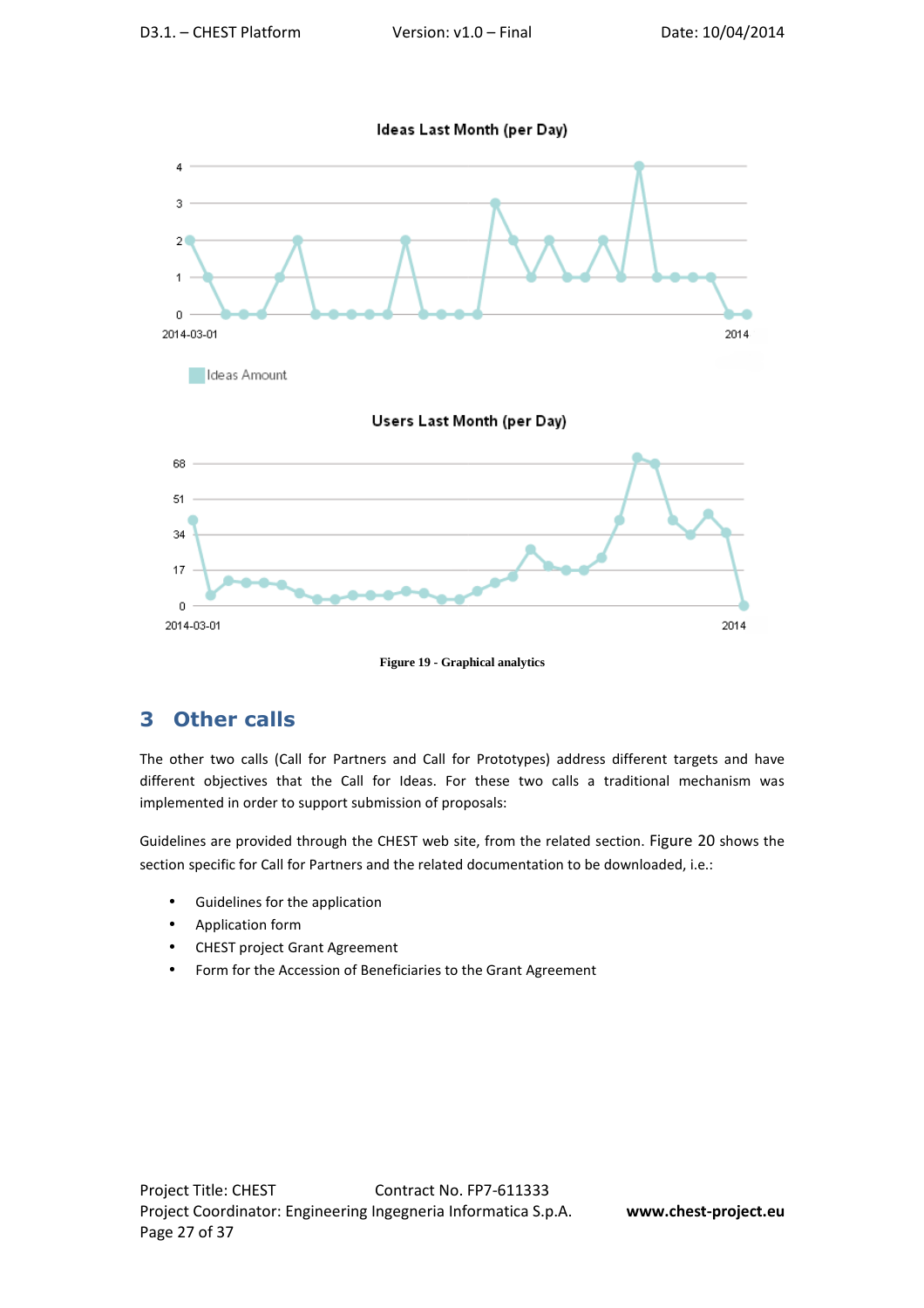Call 1 - Call for Ideas: Award of up to €6K to investigate an innovative idea

This call (to be launched from the 31<sup>st</sup> January 2014) will support projects that seek to explore the technical feasibility, social impact potential or commercial viability of an idea. Activities could include:

- initial planning to take the project to prototype, including assessing costs, timescales and funding requirements
- market research regarding the need and feasibility of the idea
- assessment of the innovation and competitive landscape

Applications will be submitted via the CHEST platform and assessed by the CHEST Community with a crowdsourcing approach.

Guidelines for applicants

#### Call 2 – Call for partners: Award of up to  $E$ 150K to develop an innovative 'market ready' product, service or process.

The second call for the CHEST competition will be launched on 31<sup>st</sup> March 2014.

The 'Call for Partners' strand, will award up to €150,000 to support the development of innovative, digital based 'market ready' products, services or processes. This call will support projects that seek to advance a novel idea or basic research investigation to a stage that could be classified as ready for deployment/initial application within its target market. As with Call 1, the type of the societal challenge targeted is again open, and can include any economic, environmental or social problem currently facing European citizens.

The deadline for submission to Call 2 is 17.00 CET on the 31<sup>st</sup> May 2014. The earliest possible start date for projects is the 1st November 2014. Applications will be assessed by externally appointed Assessors. Applications should be made using the appropriate application form.

.<br>Guidelines for applicants for Call 2 Application form for Call 2 **CHEST Grant Agreement** Annex IV

#### **Call 3 - Call for applications**

The third call which opens on the 31<sup>st</sup> July 2014 will seek to support the best projects that were derived from Strand 1 (Call for ideas). The call will also invite submissions from new applicants with up to €60K available per project. Activities should aim to advance the innovative idea through to the development of a prototype/demonstrator of a technologically innovative product, service or process. Eligible activities include prototype development, trials and testing and the development of a business plan indicating routes for future exploitation.

#### **Figure 20 - Participation to the Call for Partners**

Applicant can submit proposals by sending an email to the devoted email address call2@chest-project.eu. Then an email confirmation of any applications received will be given to the applicants.

The application form is reported in Appendix - Call 2 Application Form.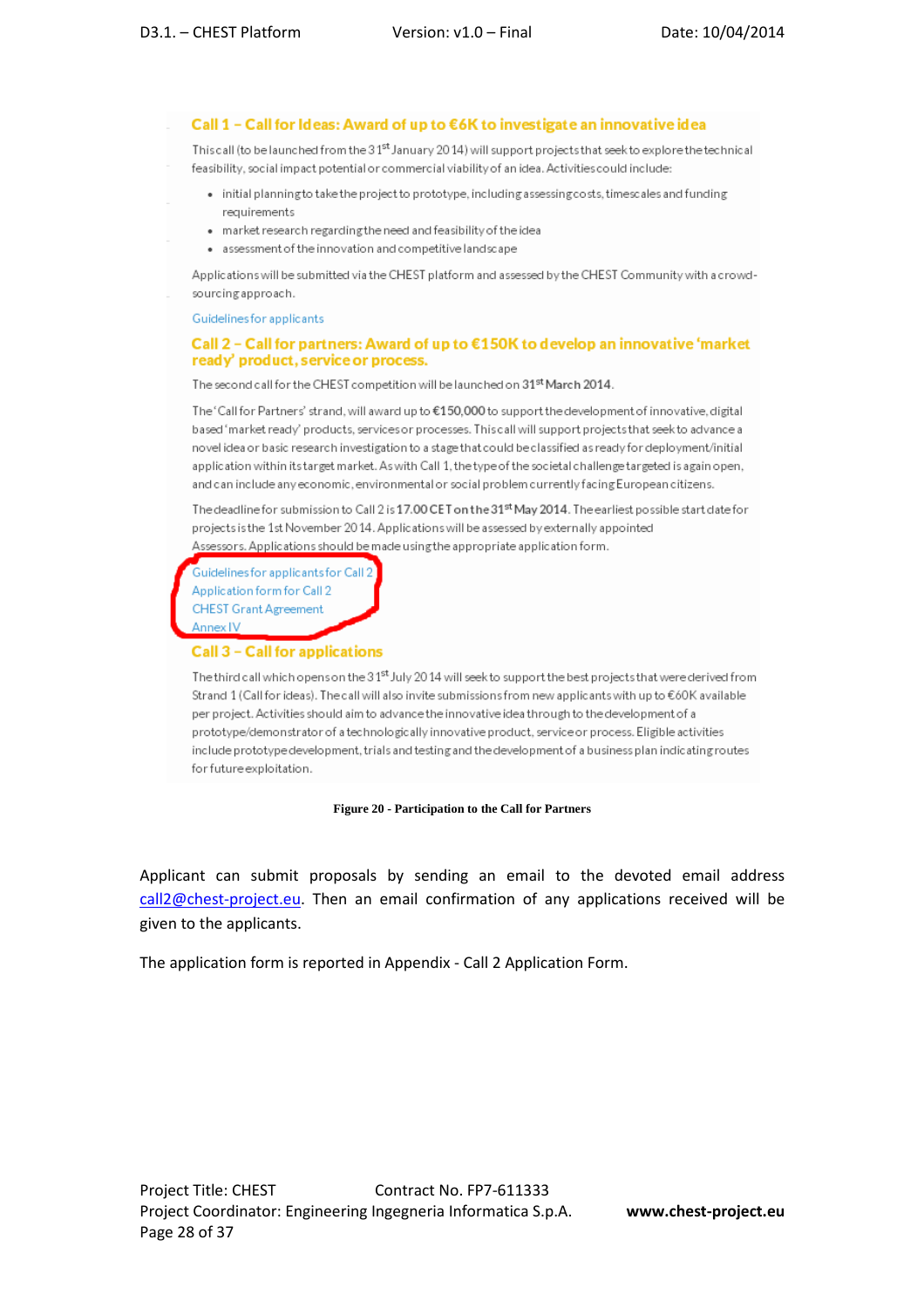## **References**

- [1] McKinsey report on Social Innovation Contests: (http://mckinseyonsociety.com/downloads/reports/Social-Innovation/And the winner is.pdf).
- [2] Accept Software, Idea Management software tool web site, http://www.accept360.com/how-we-help/solutions/idea-management
- [3] Creax Innovation Suite 3.1 web site, http://www.creaxinnovationsuite.com/
- [4] Criflow software tool web site, http://critflow.com/
- [5] Datastation software tool web site, http://www.datastation.com/
- [6] E-tipi software tool web site, http://beta.e-tipi.com/tipi/
- [7] HypeInnovation software tool web site, http://www.hypeinnovation.com
- [8] IBM, Idea Factory software tool web site, http://www.ibm.com/smarterplanet/us/en/communication\_technology/nextsteps/s olution/T077864J57367R46.html
- [9] Applied Marketing Science, Idealyst idea generation software tool web site, http://www.ams-inc.com/npd/idealyst.asp
- [10] INPAQT software tool web site, http://www.inpaqt.nl/page/72/inpaqt-ideamanagement.html
- [11] ID8Systems software tool web site, https://www.id8systems.com/
- [12] IDEA Management Platform 2.0 software tool web site, http://pgi2 en.atosorigin.es/node/236
- [13] BRIGHTIDEA software tool web site, http://www.brightidea.com/
- [14] QMarkets software tool web site, http://www.qmarkets.net/
- [15] Salesforce software tool web site, http://www.salesforce.com/crm/customerservice-support/ideation/
- [16] Simnet8 software tool web site, http://www.tqs-sim.com/documents/tqsgen3.pdf
- [17] Target Idea Management for mySAP web site, http://www.targetsoft.com/en/Home/Home.php
- [18] UserVoice software tool web site, http://www.uservoice.com/
- [19] IdeaTorrent http://www.ideatorrent.org/
- [20] BBYIDX http://forums.bestbuy.com/t5/Best-Buy-IdeaX/idb-p/IdeaX
- [21] id-Force http://www.id-force.com/
- [22] OpenideaL Idea Management http://www.openidealapp.com/
- [23] GI2MO http://www.gi2mo.org
- [24] GI2MO IdeaStream http://www.gi2mo.org/apps/ideastream/
- [25] Drupal https://drupal.org/
- [26] Likert scale http://en.wikipedia.org/wiki/Likert\_scale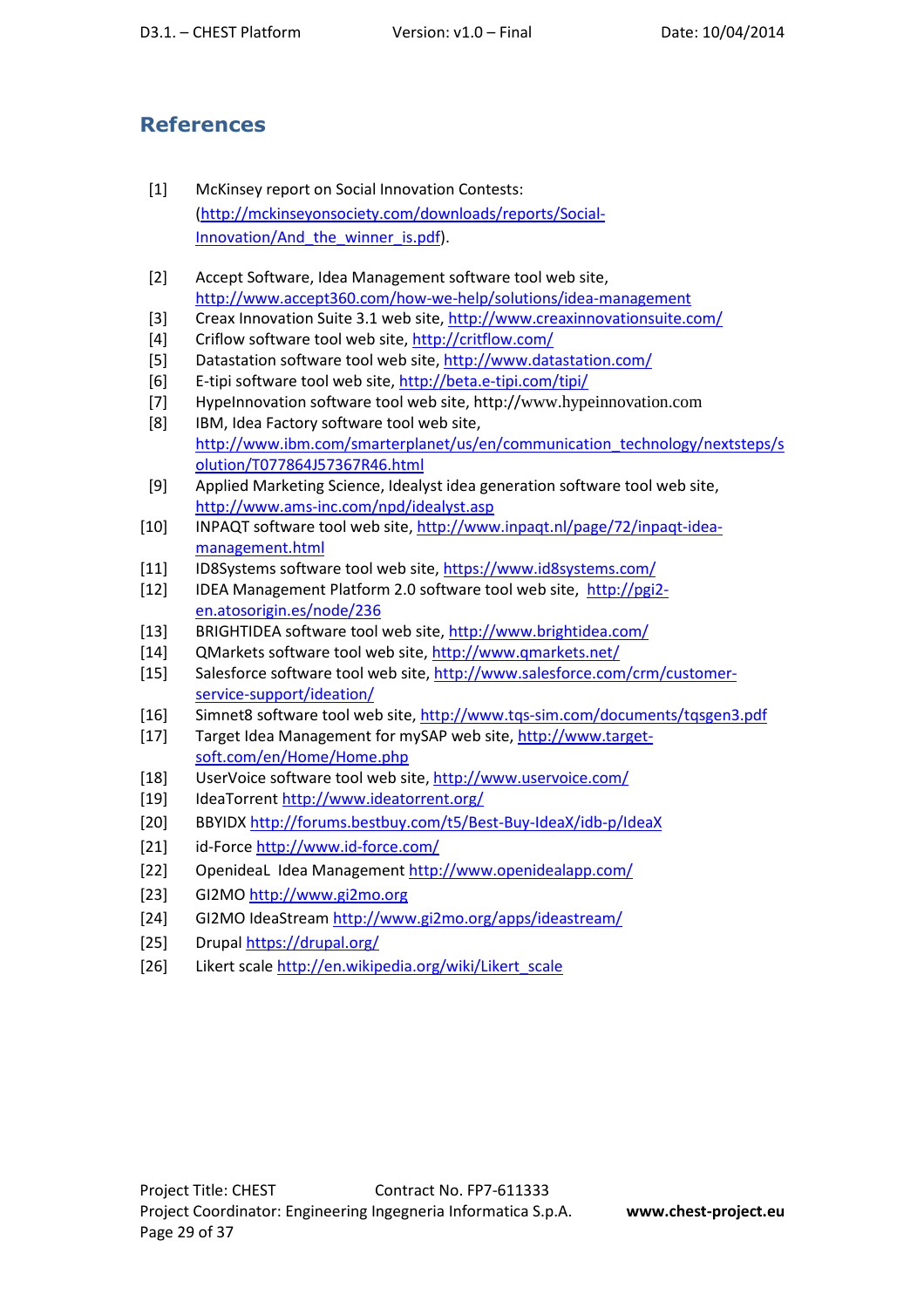**APPENDIX - Call 2 Application Form**

# **APPLICATION FORM**

# **Valid for Call 2 'Calls for Partners'**

**March 2014** 



Valid for Call 2 'Call for Partners' of the CHEST project, which is supported by the **Seventh Framework p programme of the European Commission** 



Project Title: CHEST Project Coordinator: Engineering Ingegneria Informatica S.p.A. **www.c** Page 30 of 37 Contract No. FP7-611333

**www.chest-project.eu**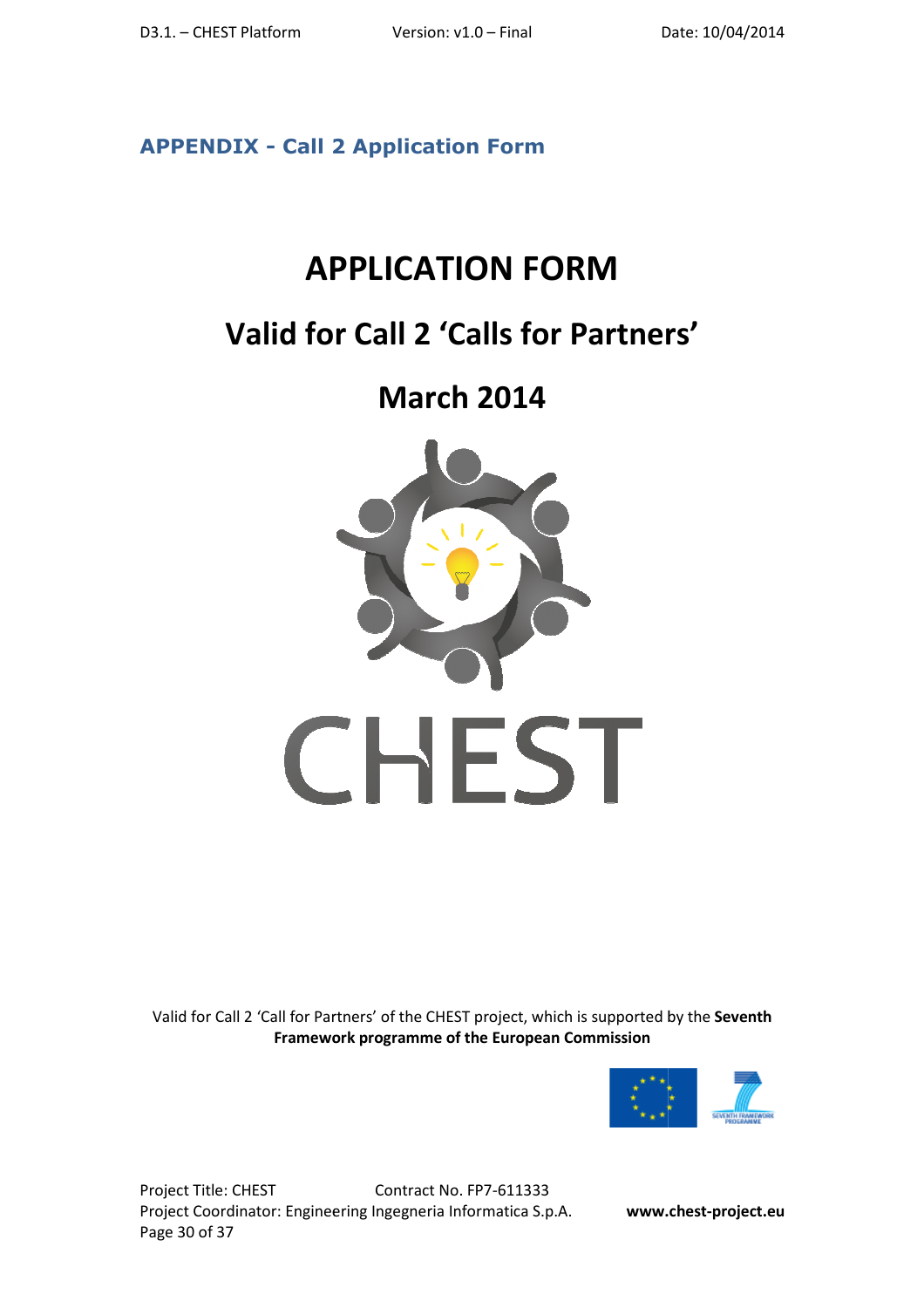| <b>Categories</b> | of | societal |        |        | Select the category(s) that best describes the societal |          |         |             |     | challenge.                                                                    |
|-------------------|----|----------|--------|--------|---------------------------------------------------------|----------|---------|-------------|-----|-------------------------------------------------------------------------------|
| challenges        |    |          |        |        | Knowledge                                               |          | Society |             | and | Education                                                                     |
|                   |    |          |        | Social | Inclusion,                                              |          | Human   | Rights      | and | Equality                                                                      |
|                   |    |          |        | Civic  | Empowerment                                             |          | and     | Community   |     | Engagement                                                                    |
|                   |    |          |        |        | Environment                                             |          |         | and         |     | Sustainability                                                                |
|                   |    |          |        |        | Health                                                  | and      |         | Demographic |     | Change                                                                        |
|                   |    |          |        |        | Economic Empowerment and Prosperity                     |          |         |             |     |                                                                               |
|                   |    |          | Other  |        |                                                         |          |         |             |     |                                                                               |
|                   |    |          |        |        |                                                         |          |         |             |     |                                                                               |
|                   |    |          |        |        | If 'Other', please describe (max 100 characters)        |          |         |             |     |                                                                               |
|                   |    |          |        |        |                                                         |          |         |             |     |                                                                               |
|                   |    |          |        |        |                                                         |          |         |             |     |                                                                               |
| <b>Categories</b> | of | digital  |        |        |                                                         |          |         |             |     | Select the category(s) that best describes the digital aspect of the project. |
| solutions         |    |          |        |        |                                                         | Social   |         |             |     | Software                                                                      |
|                   |    |          |        |        |                                                         | Open     |         |             |     | Source                                                                        |
|                   |    |          |        |        |                                                         | Physical |         |             |     | Computing                                                                     |
|                   |    |          |        |        |                                                         |          |         |             |     | Geolocation                                                                   |
|                   |    |          |        |        |                                                         |          |         |             |     | Web/Internet                                                                  |
|                   |    |          |        |        |                                                         |          |         |             |     | Audiovisual                                                                   |
|                   |    |          |        |        |                                                         |          |         |             |     | Data                                                                          |
|                   |    |          | Mobile |        |                                                         |          |         |             |     |                                                                               |
|                   |    |          | Other  |        |                                                         |          |         |             |     |                                                                               |
|                   |    |          |        |        |                                                         |          |         |             |     |                                                                               |

| <b>Project title</b>                  |  |
|---------------------------------------|--|
| (max 50 characters)                   |  |
|                                       |  |
| <b>Project outline</b>                |  |
| (max 1500 characters).                |  |
|                                       |  |
| This will be public.                  |  |
|                                       |  |
| <b>Project Start Date</b>             |  |
| (No earlier than 01/11/14)            |  |
|                                       |  |
| <b>Project End Date</b>               |  |
| (No later than 31/12/15)              |  |
|                                       |  |
| <b>Project Location &amp; Country</b> |  |
|                                       |  |
|                                       |  |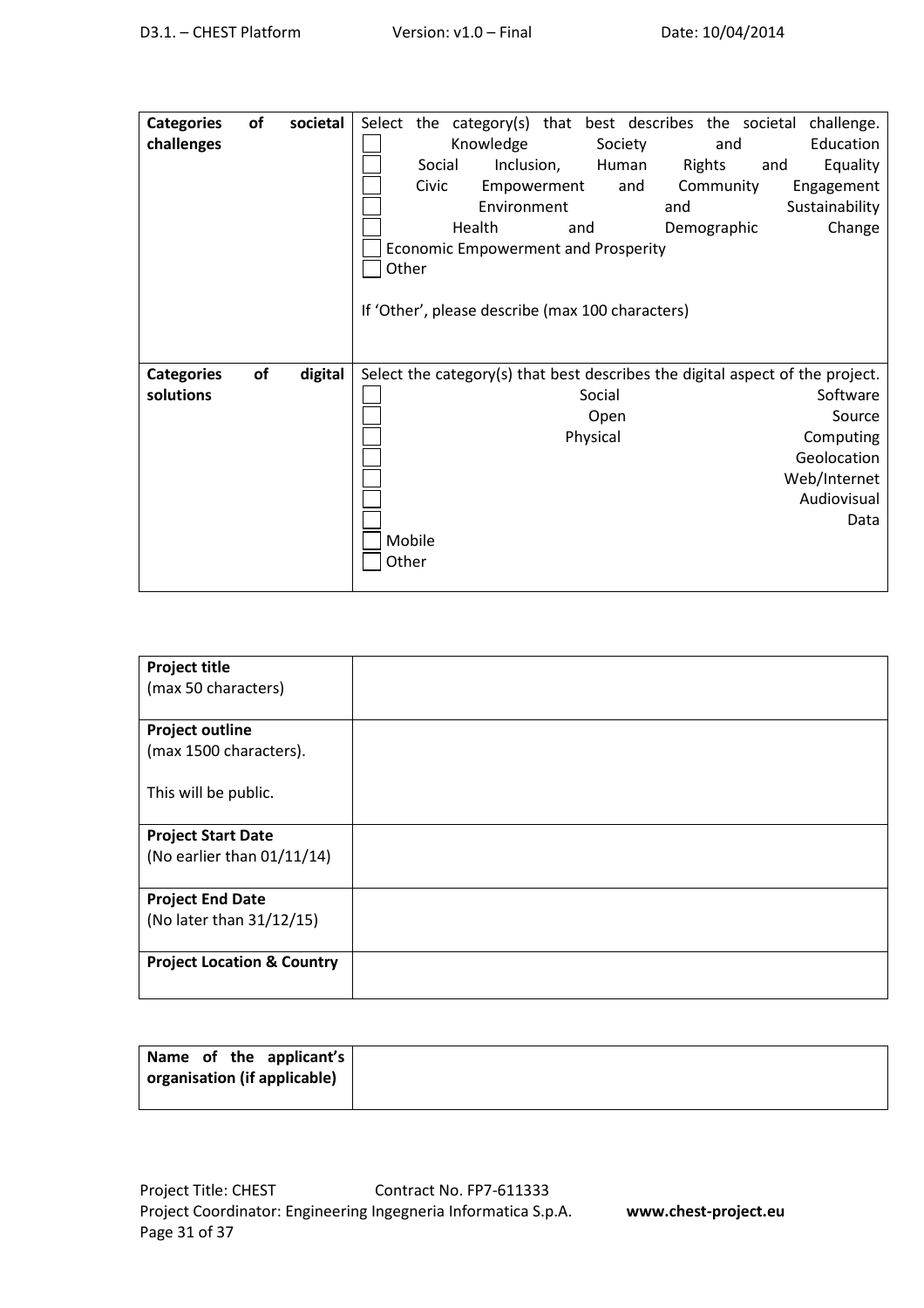| the<br><b>Name</b><br>of<br>person<br>responsible<br>for<br>the<br>application                                                  |                 |
|---------------------------------------------------------------------------------------------------------------------------------|-----------------|
| <b>Full postal address</b>                                                                                                      |                 |
| Postcode                                                                                                                        |                 |
| Country                                                                                                                         |                 |
| <b>Telephone Number</b>                                                                                                         |                 |
| <b>Email Address</b>                                                                                                            |                 |
| of<br>staff<br><b>Number</b><br>in<br>including<br>organisation,<br><b>Directors</b><br>(if applicable)                         |                 |
| <b>Organisation Type</b>                                                                                                        | Choose an item. |
| Please provide your most<br>recent turnover figure from<br>annual accounts and the<br>date of those accounts<br>(if applicable) |                 |
| <b>Organisation Legal Status</b><br>(if applicable)                                                                             |                 |
| How did you hear about<br>the CHEST Competition?                                                                                |                 |

#### **Part B**

#### **Section 1: Excellence**

You should complete the following four questions related to the Scientific and Technical Excellence of your project. The scores are equally weighted.

| <b>Challenge Description</b><br>(max 3000 characters) |  |
|-------------------------------------------------------|--|
| <b>Project Objectives</b><br>(max 3000 characters)    |  |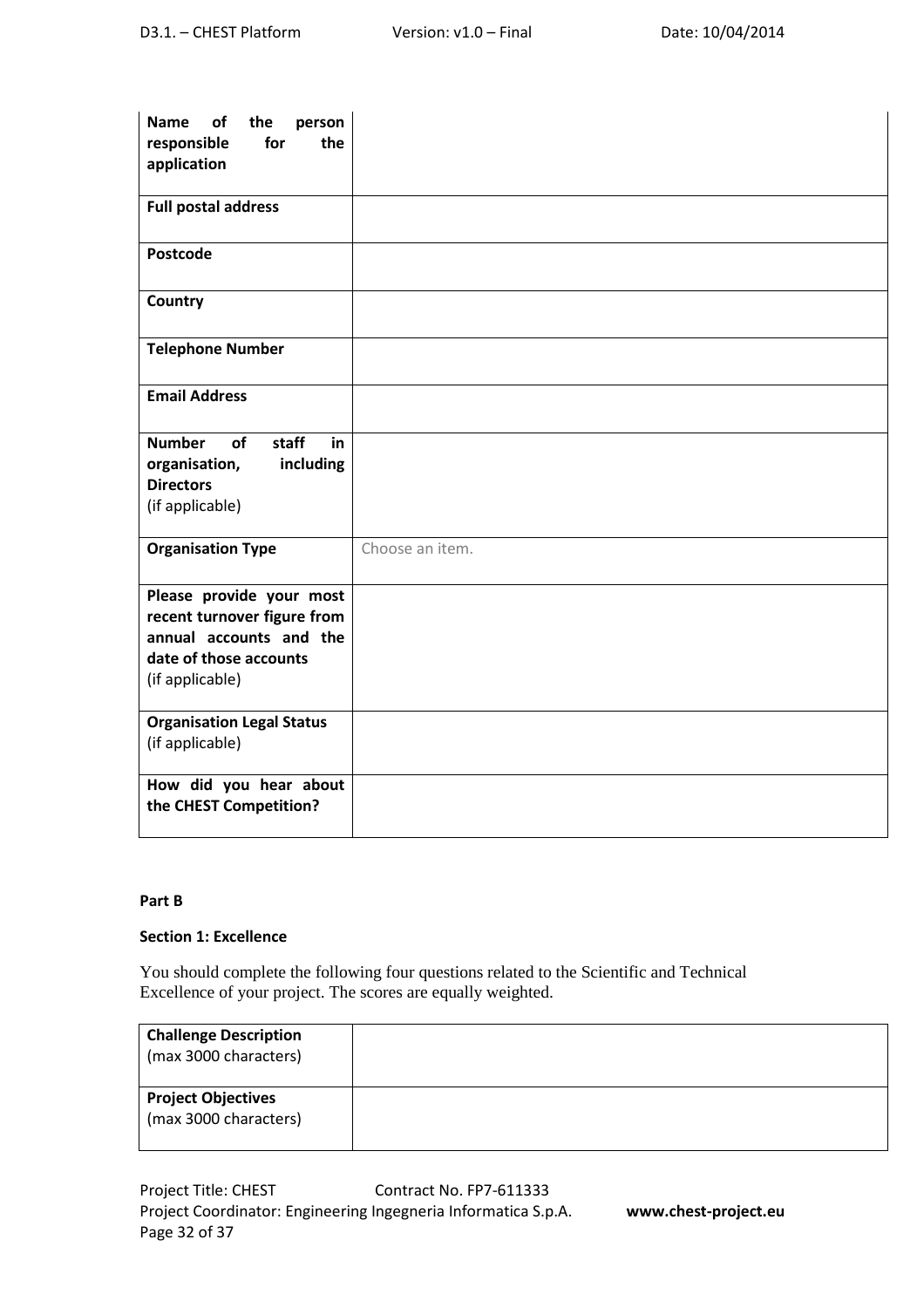| <b>Project Maturity</b><br>(max 2000 characters) |  |
|--------------------------------------------------|--|
| Innovation<br>(max 3000 characters)              |  |

#### **Section 2: Impact**

You should complete the following three questions related to the potential impact of your idea. The scores are equally weighted.

| <b>Target Group</b><br>(max 3000 characters)     |  |
|--------------------------------------------------|--|
| <b>Potential Impact</b><br>(max 3000 characters) |  |
| <b>Route to Market</b><br>(max 3000 characters)  |  |

#### **Section 3: Implementation**

You should complete the following three questions related to the potential impact of your project. The scores are equally weighted

| <b>Project Plan</b><br>(max 4000 characters)          |  |
|-------------------------------------------------------|--|
| E.g.<br>WP1 Overview:                                 |  |
| WP1 Timing:                                           |  |
| WP1 Deliverable:                                      |  |
| WP1 Risks:                                            |  |
| <b>Applicant Competences</b><br>(max 2000 characters) |  |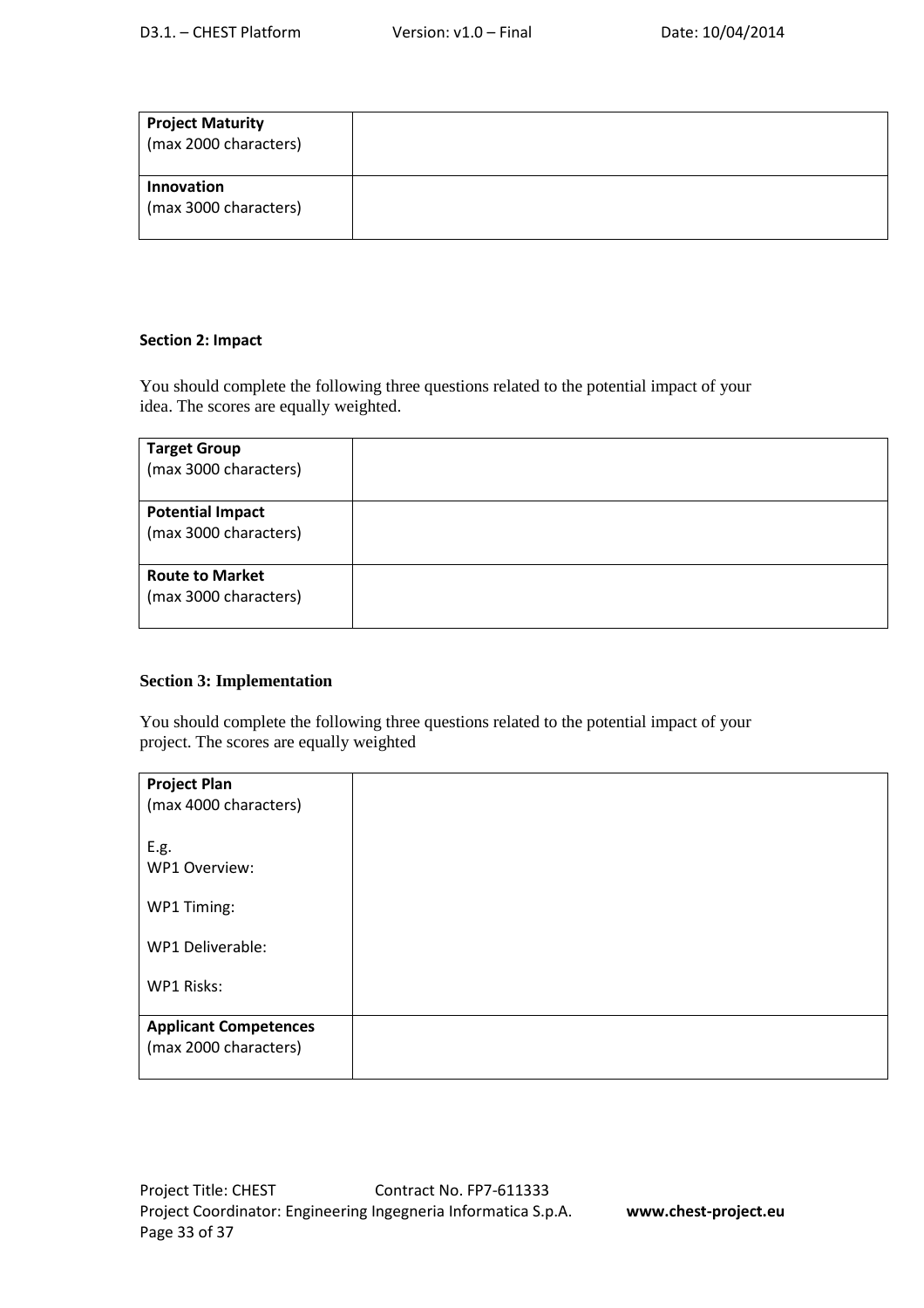#### **Financial Costs**

### **Budget Table**

| Item                                                               |  | <b>Total Cost (EUR)</b> |
|--------------------------------------------------------------------|--|-------------------------|
| Personnel                                                          |  |                         |
| <b>Other Direct</b>                                                |  |                         |
| Travel & Subsistence                                               |  |                         |
| Materials/ Consumables                                             |  |                         |
|                                                                    |  |                         |
|                                                                    |  |                         |
|                                                                    |  |                         |
| Equipment                                                          |  |                         |
| <b>Total Direct Costs</b>                                          |  | ,00                     |
|                                                                    |  |                         |
| Indirect - Choose your rate:                                       |  | ,00                     |
| Large Industry - 20%                                               |  |                         |
| Other $-60%$                                                       |  |                         |
| Subcontractor                                                      |  |                         |
|                                                                    |  |                         |
| <b>Total Project Costs</b>                                         |  | ,00                     |
|                                                                    |  |                         |
| Requested Contribution - Choose your rate:                         |  | ,00                     |
| Large Industry - 50%                                               |  |                         |
| Other - 75%                                                        |  |                         |
| Double click 'Update Fields' to ensure all figures are<br>correct. |  | <b>Update Fields</b>    |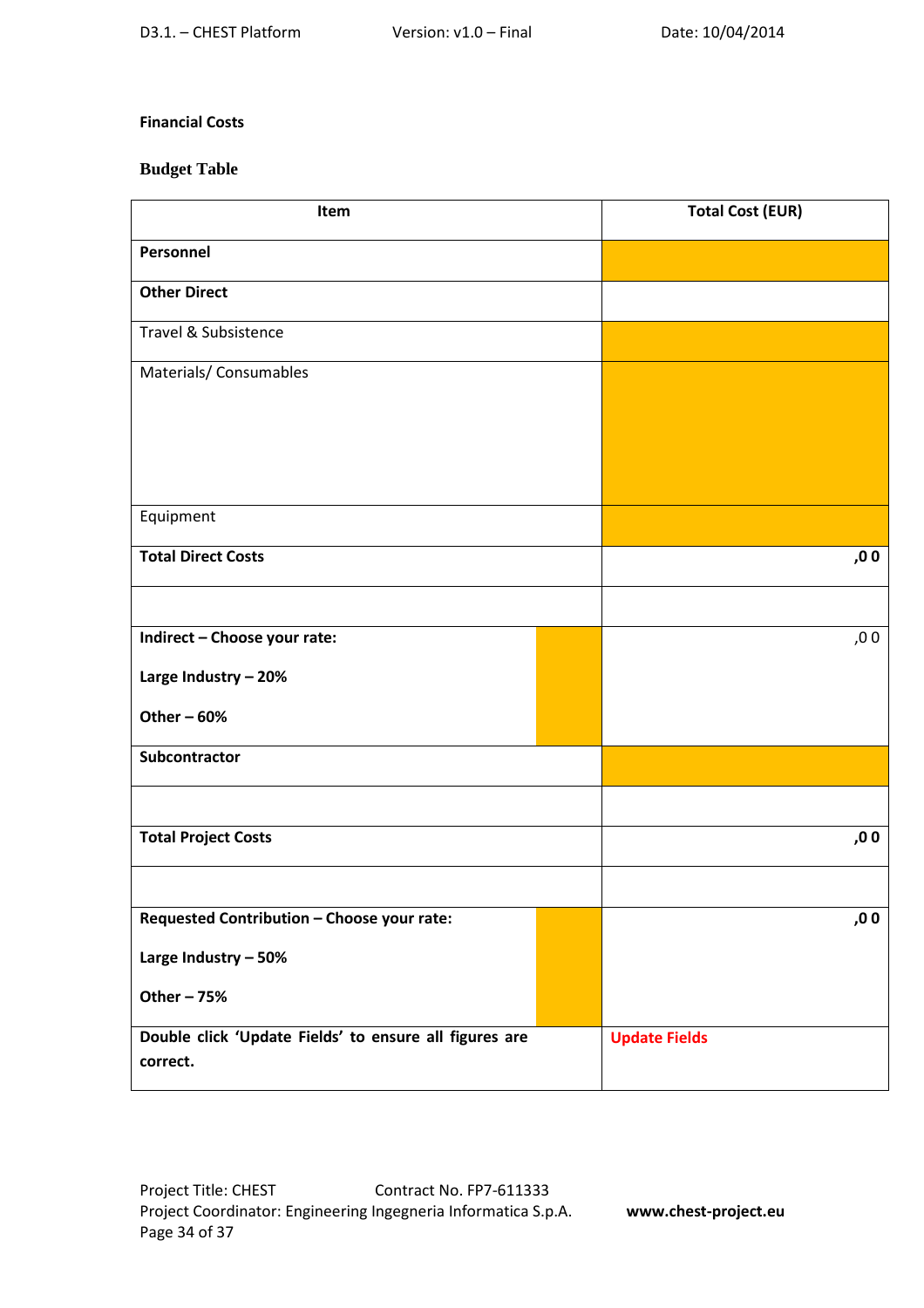#### **Justification of Resources**

| <b>Finance Details</b>        |  |
|-------------------------------|--|
| (max 3000 characters)         |  |
|                               |  |
| Personnel                     |  |
| For each post:                |  |
| Role in project               |  |
| Gross annual cost             |  |
| Number of days on project     |  |
|                               |  |
| <b>Other Direct Costs</b>     |  |
| Detail<br>the<br>consumables, |  |
| travel and accommodation      |  |
| and equipment costs of        |  |
| your project, explaining why  |  |
| they are needed.              |  |
|                               |  |
| Subcontracting                |  |
| Detail the work that will be  |  |
| subcontracted, how much it    |  |
| will cost, why it is needed   |  |
| and, if known, who will be    |  |
| doing the work.               |  |
|                               |  |
|                               |  |
|                               |  |
|                               |  |
|                               |  |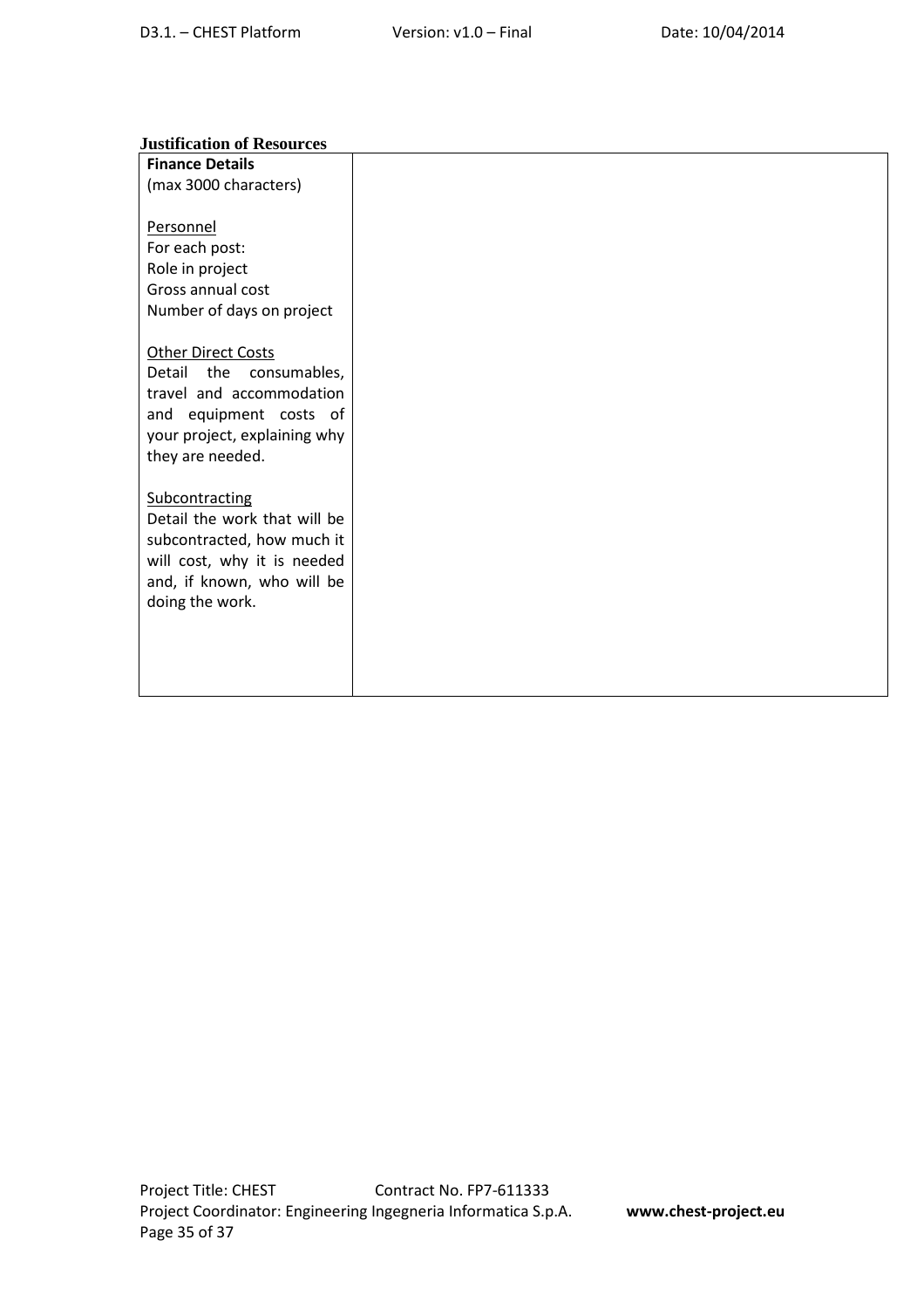#### **Appendices**

Two additional sides of A4 to support your application (optional).